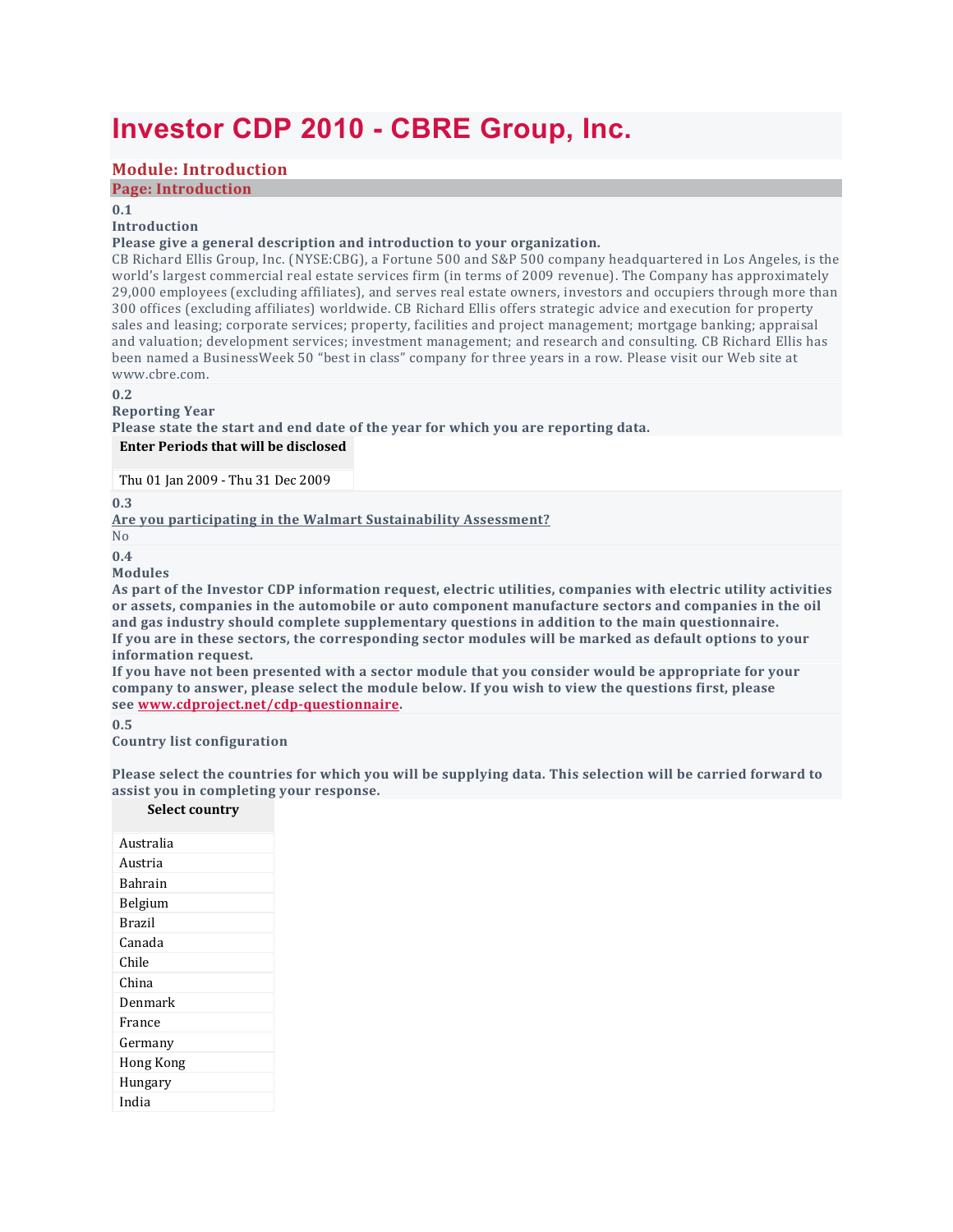# **Select country** Ireland Italy Japan South Korea Luxembourg Macau Mexico Morocco Netherlands New Zealand Poland Portugal Romania Russia Singapore Slovakia Spain Sweden Taiwan Ukraine United Arab Emirates United Kingdom United States of America Czech Republic

#### **0.6**

**Please select if you wish to complete a shorter information request. Further Information**

# **Module: Governance**

#### **Page: Governance**

#### **1.1**

**Where is the highest level of responsibility for climate change within your company?** Board committee or other executive body

#### **1.1a Please specify who is responsible.**

Board/Executive Board

#### **1.2**

**What is the mechanism by which the board committee or other executive body reviews the company's progress and status regarding climate change?**

As a key component of CBRE's Corporate Responsibility program, our corporate environmental initiative is governed by Brett White, CEO, and Larry Midler, Executive Vice President and General Counsel.

The corporate environmental initiative is executed by a committee of roughly 40 senior leaders and sustainability professionals around the globe. This group focuses on both CBRE's client-facing sustainability services and our own operational commitments and progress.

A committee of key corporate leaders is responsible for reporting to our executives biannually and to various external reporting entities (like CDP). This committee includes:

Sally Wilson, Global Director of Environmental Strategy and Senior Vice President

Dave Pogue, National Director of Sustainability and Senior Managing Director

Steve Iaco, Senior Managing Director, Corporate Communications

Sharada Sullivan, Director of Finance

Mindee Metz, Director of Marketing Communications, Sustainability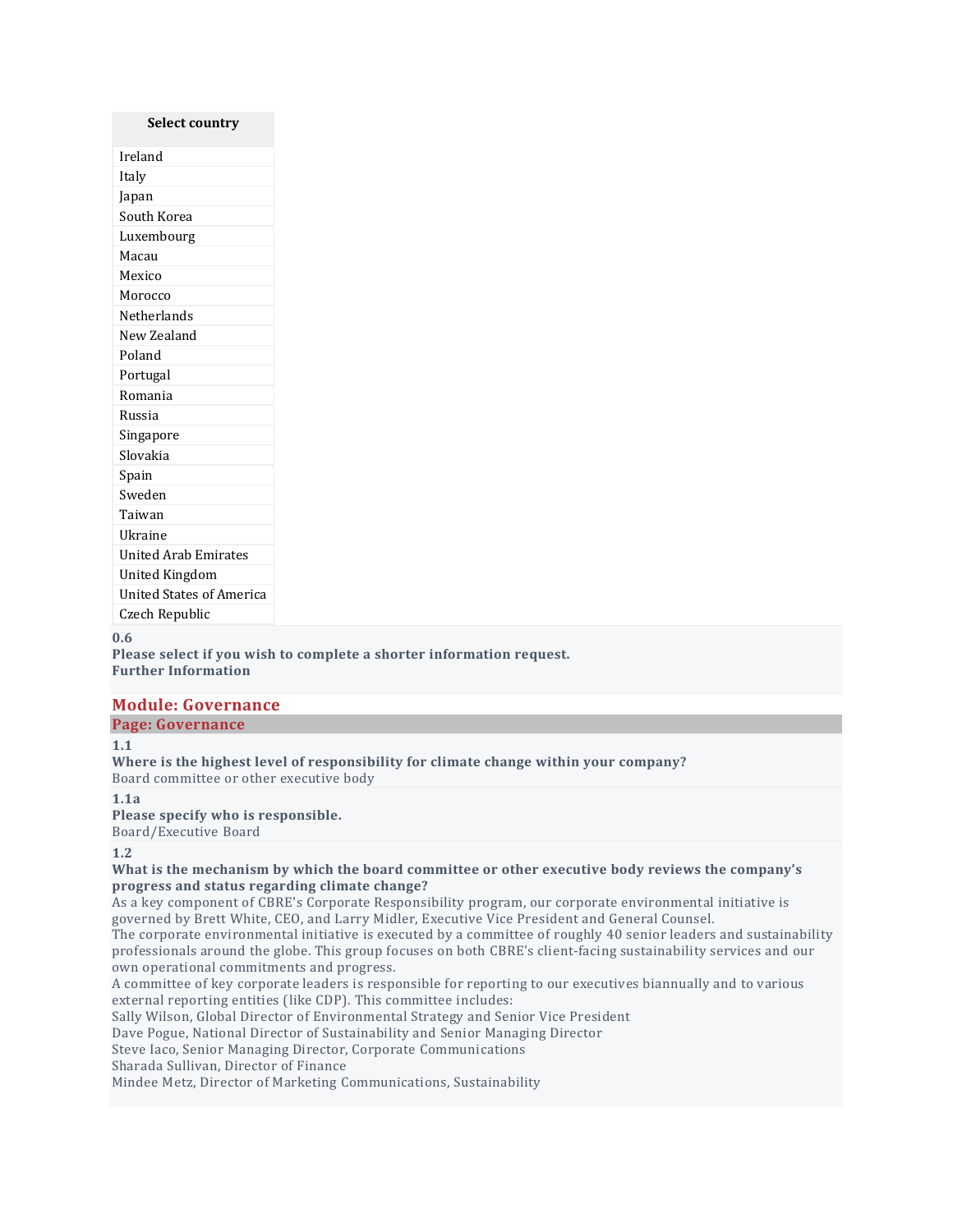**Do you provide incentives for the management of climate change issues, including the attainment of greenhouse gas (GHG) targets?**  $N<sub>0</sub>$ 

**Further Information**

# **Module: Risks and Opportunities**

#### **Page: Risks & Opportunities Identification Process**

#### **2.1**

**Describe your company's process for identifying significant risks and/or opportunities from climate change and assessing the degree to which they could affect your business, including the financial implications.**

Assuming the well-documented role of buildings in climate change and overall environmental impact, and given CBRE's role as the world's largest commercial real estate services firm, we are compelled to identify risk and opportunity associated with both our own operations and our client services. That process relies on information from several vital channels and relationships, as follow:

In determining risks and opportunities in our client service provision, CBRE leverages the expertise of our own worldwide professionals, more than 400 of whom have obtained the LEED® AP (Leadership in Energy and Environmental Design Accredited Professional) designation. CBRE professionals have also earned region-specific designations offered by programs like Australia's GreenStar, BREEAM (the U.K.'s Building Research Establishment Environmental Assessment Method), and NABERS. These professionals work in every major market globally and are embedded in nearly every service CB Richard Ellis offers, including project management, asset services, brokerage, development, facilities management, technical services, global corporate services, research and valuation.

In monitoring and improving our own operations, CBRE has Advisory relationships with ICF International (ICF), the consulting firm assisting CBRE in our corporate carbon strategy, and with EnTech USB (EnTech), a utility data management service company with which we developed our proprietary Energy and Environmental Insight systems. We also perform a biannual internal operations audit in our Americas and Asia-Pacific regions, with a similar program currently in development for our Europe-Middle East-Asia region.

As a means of staying vitally engaged in the global climate change conversation CBRE has relationships with NGO's and other environmental organizations both globally and in local markets around the world. These relationships include The Climate Group, World Wildlife Fund, The Natural Resources Defense Council, Greenpeace, US Green Business Council and other Green Building Council organizations, the US Environmental Protection Agency, and numerous other region-specific entities.

Finally, our senior sustainability leadership team synthesizes input from these various channels and relationships, using the best practices and lessons learned to direct and improve our ongoing corporate sustainability strategy.

#### **Further Information**

#### **Page: Regulatory Risks**

#### **3.1**

**Do current and/or anticipated regulatory requirements related to climate change present significant risks to your company?**

Yes

**Do you want to answer using:**

A text box

#### **3.2B**

#### **What are the current and/or anticipated significant regulatory risks related to climate change and their associated countries/regions and timescales?**

In the absence of federal legislation, we lack the rules and framework that afford strategic, unified action. Additionally, many municipalities, districts and states have created their own regulatory requirements in lieu of nonexistent federal regulations. Ensuring our own compliance with such a diverse set of requirements is challenging enough, yet our business requires that we also advise clients in their compliance, so we are, in effect, exposed to their risk, too. The current lack of framework prohibits us from the scaling and investing in our environmental programs and client services in way that is strategic and forward-looking.

A key provision of the US climate bill sponsored by US Senators John Kerry and Joe Lieberman preempts the ability of states to implement mandatory greenhouse gas reductions and provides credit through allowances for states that already have cap-and-trade policies set to be terminated because of the federal law. This kind of universal approach to would greatly mitigate the risk associated with the reactive and short-term business practices

**1.4**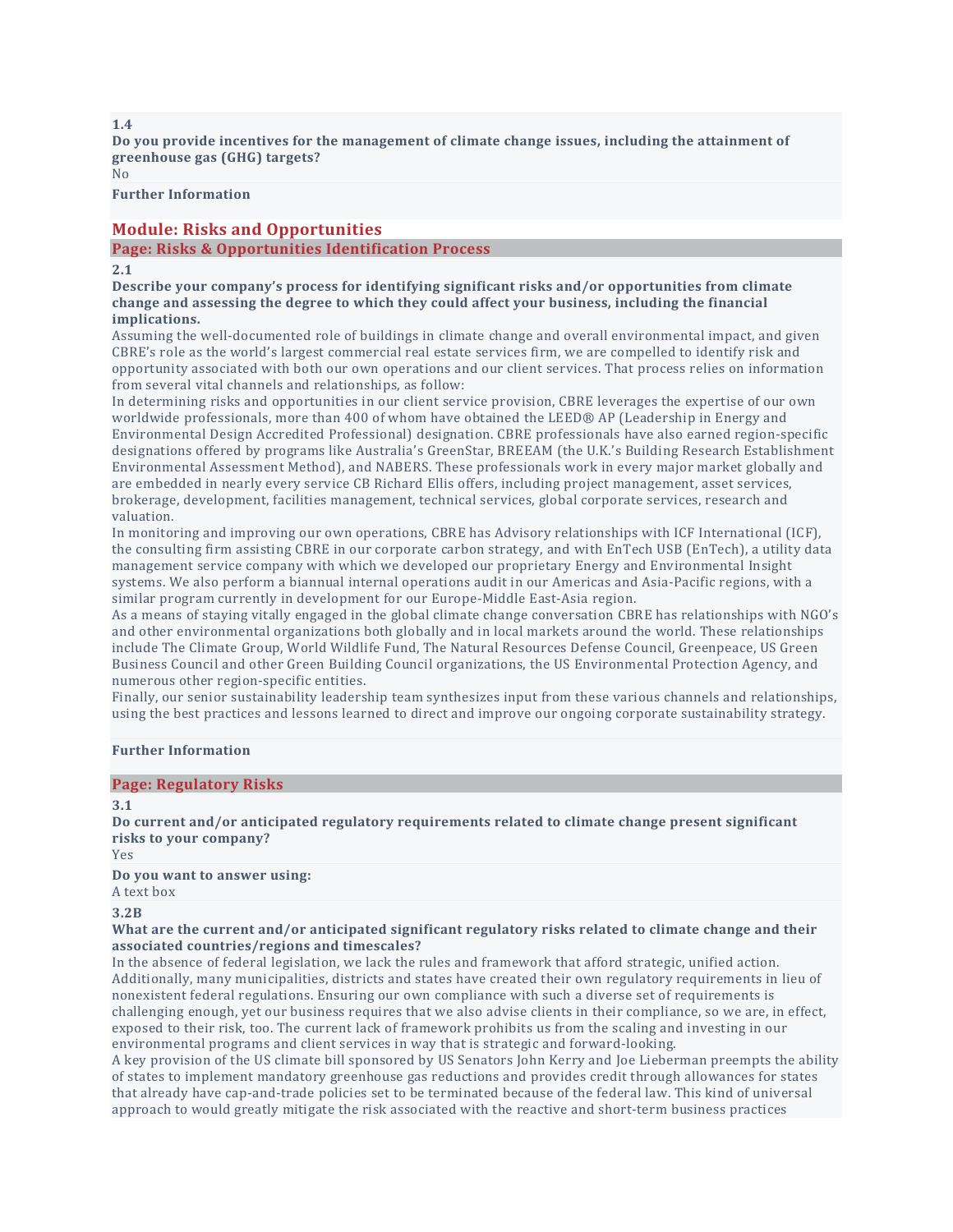currently required.

#### **3.3**

#### Describe the ways in which the identified risks affect or could affect your business and your value chain.

We estimate that nearly 2% of the US population works in a CBRE-managed building, so our role in our clients' response to or adoption of any regulatory requirement will require significant resources on our end – something for which we are uncertain how to prepare. Depending on the requirements' breadth and timescale, our ability to increase staff and programs may present a potential challenge.

#### **3.4**

### **Are there financial implications associated with the identified risks?**

Yes

### **3.5**

#### **Please describe them.**

Without legislative resolution, we are currently unable to identify the specific financial implications such legislation would yield.

#### **3.6**

Describe any actions the company has taken or plans to take to manage or adapt to the risks that have **been identified, including the cost of those actions.**

Our risk management strategy will depend on and respond to the specific requirements of future legislative resolution.

#### **Further Information**

#### **Page: Physical Risks**

#### **4.1**

**Do current and/or anticipated physical impacts of climate change present significant risks to your company?**

Yes

#### **Do you want to answer using:**

A text box

#### **4.2B**

**What are the current and/or anticipated significant physical risks, and their associated countries/regions and timescales?**

The increasing frequency and severity of weather events associated with climate change put at risk our business operations. Much of our workforce is mobile and we occupy more than 300 facilities around the globe, which all but guarantees CBRE employees will be touched by weather events associated with climate change.

#### **4.3**

Describe the ways in which the identified risks affect or could affect your business and your value chain. Disruption of our business operations also puts revenue-generating activities at risk. For instance, the February 2010 snow storm that hit the northeastern United States shut down business operations in Washington, DC, New York and many other cities for a week, significantly impairing our ability to serve our clients and perform routine business requirements. On a longer term or broader geographic scale, such disruptions could have significant impact on our overall financial performance.

Furthermore, as CBRE manages more than 2.2 billion square feet of property globally, our ability to operate our business impacts our clients' ability to operate theirs. For instance, in properties impacted by severe acts of weather, our management teams lead resulting remediation and recovery efforts. The degree to which we can perform our business largely impacts the duration of disruption in our clients' businesses.

#### **4.4**

**Are there financial implications associated with the identified risks?**

Yes

#### **4.5**

#### **Please describe them.**

Disruption of our business operations also puts revenue-generating activities at risk. For instance, the February 2010 snow storm that hit the northeastern United States shut down business operations in Washington, DC, New York and many other cities for a week, significantly impairing our ability to serve our clients and perform routine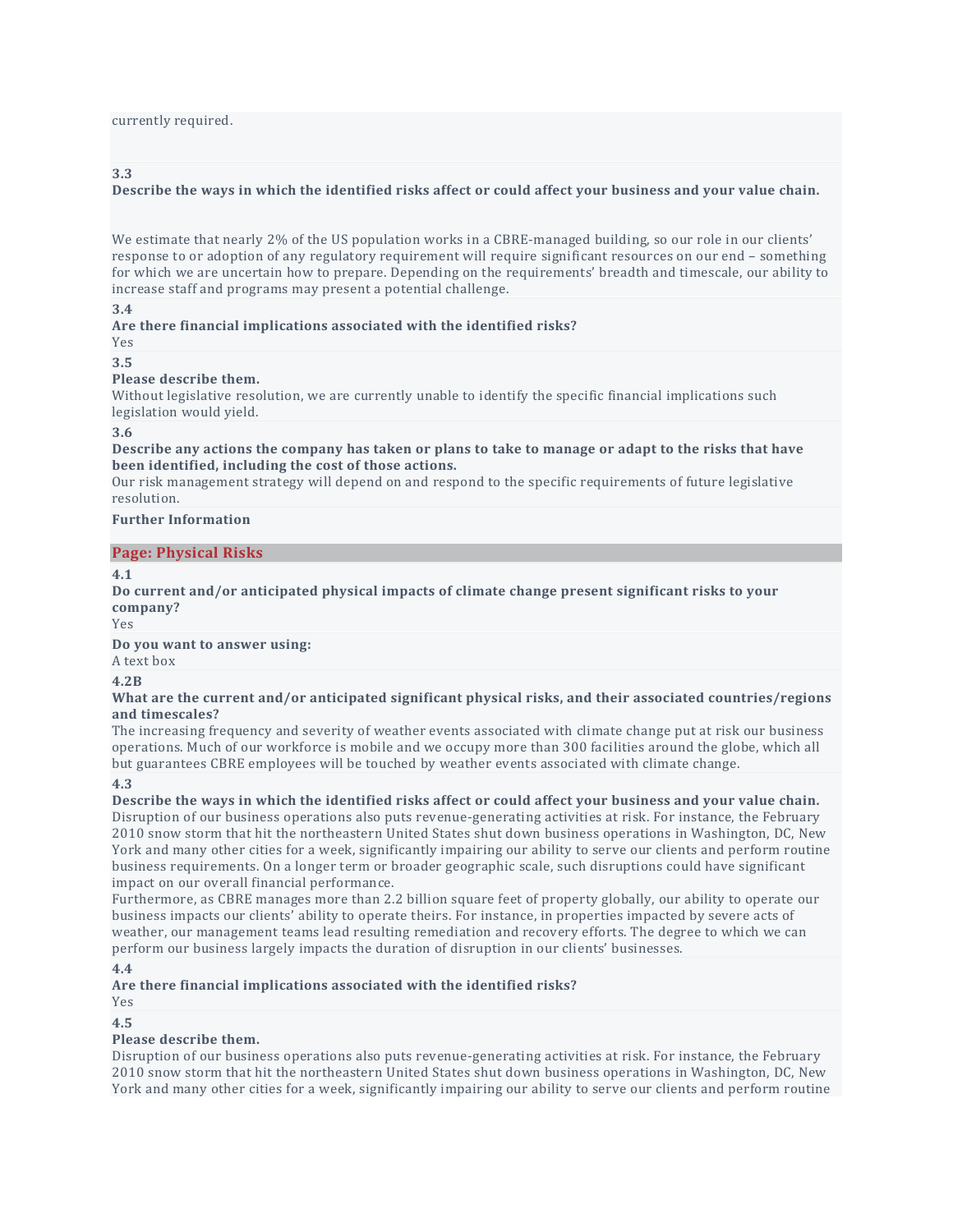business requirements. On a longer term or broader geographic scale, such disruptions could have significant impact on our overall financial performance.

**4.6**

#### Describe any actions the company has taken or plans to take to manage or adapt to the risks that have **been identified, including the cost of those actions.**

In preparation for and response to significant weather or natural disaster, CBRE has developed a Business Continuity program that provides planned emergency responses to safeguard people, properties and the interests of employees, tenants and clients. The program addresses such vital areas as data back-up and recovery; alternative communications with tenants, clients and employees; and alternative physical locations.

#### **Further Information**

#### **Page: Other risks**

**5.1**

**Does climate change present other significant risks - current and/or anticipated - for your company?** Yes

#### **Do you want to answer using:**

A text box

**5.2B**

#### **What are the current and/or anticipated other significant risks, and their associated countries/regions and timescales?**

Some of our clients operate in sectors with high risk exposure to climate change, like insurance, agriculture, construction and energy. Climatic changes and the corollary effects are likely to impact the way that our clients' organizations operate and as such, CBRE must adapt to these changes as a business. As climate change impacts our clients' operations over time, we are exposed to risk associated with their economic viability.

**5.3**

#### Describe the ways in which the identified risks affect or could affect your business and your value chain.

As climate change impacts some of our clients' operations over time, we are exposed to risk associated with their economic viability. The specific impact of these risks is dependent upon the nature, location and severity of the challenges of our clients face, particularly those clients in sectors with high risk exposure to climate change.

**5.4**

#### **Are there financial implications associated with the identified risks?**

Yes

# **5.5**

#### **Please describe them.**

As climate change impacts some of our clients' operations over time, we are exposed to risk associated with their economic viability. The specific impact of these risks is dependent upon the nature, location and severity of the challenges of our clients face, particularly those clients in sectors with high risk exposure to climate change. **5.6**

#### Describe any actions the company has taken or plans to take to manage or adapt to the other risks that **have been identified, including the costs of those actions.**

Our responsive risk management strategy will depend on and respond to the specific requirements presented by future scenarios as they occur.

#### **Further Information**

#### **Page: Regulatory Opportunities**

**6.1**

**Do current and/or anticipated regulatory requirements related to climate change present significant opportunities for your company?**

Yes

#### **Do you want to answer using:**

A text box

**6.2B**

#### **What are the current and/or anticipated significant regulatory opportunities and their associated countries/regions and timescales?**

As a commercial real estate services firm, we are well-positioned to capitalize on the business generation that regulatory requirements pertaining to real property could create.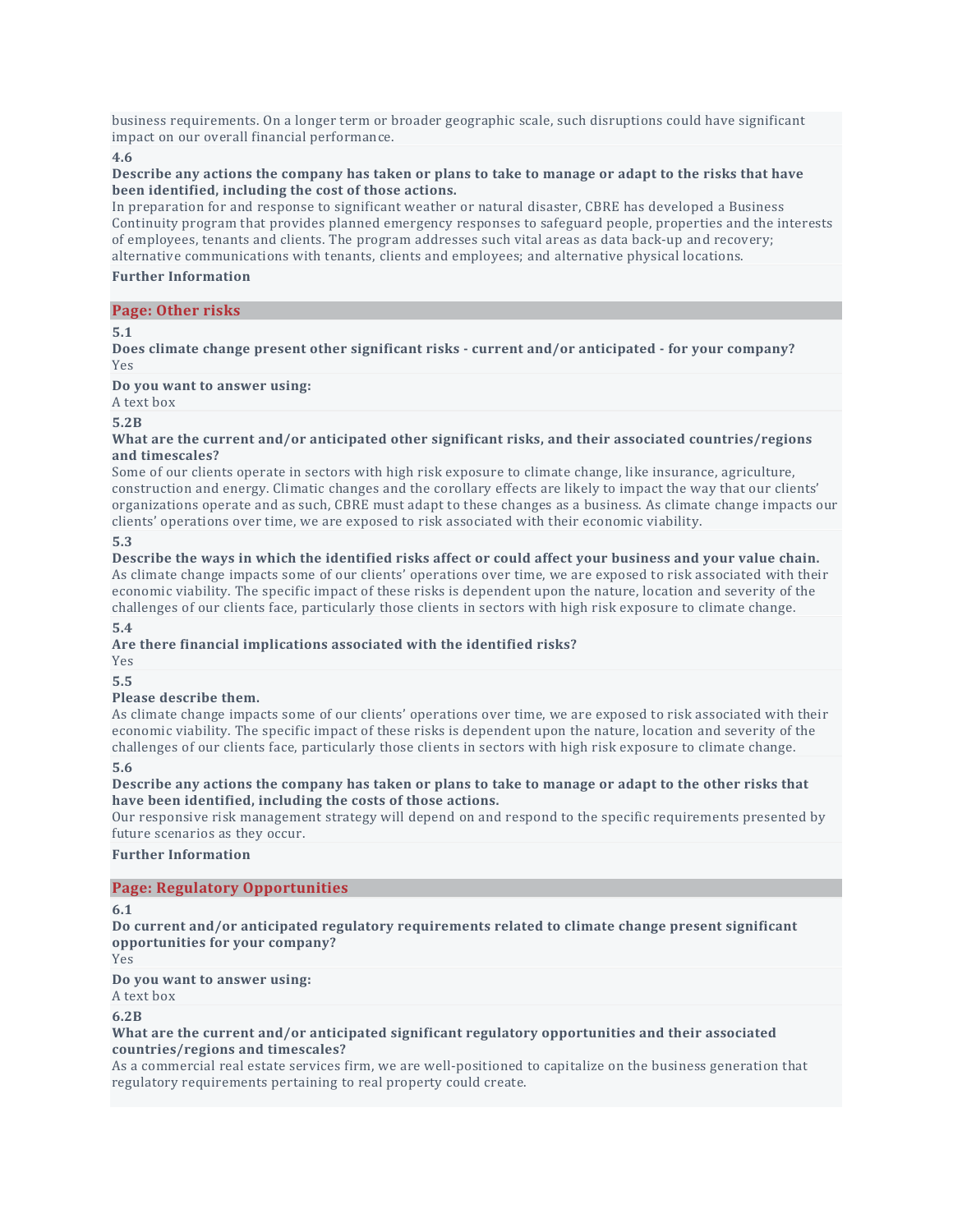#### Describe the ways in which the identified opportunities affect or could affect your business and your value **chain.**

The degree to which regulations impact real property will determine our opportunity for client expansion and recruitment, as our role as commercial real estate advisers allows us to provide everything from consultative portfolio strategy to site-specific retrofits, and everything in between. CBRE provides services at every stage of the typical real estate asset lifecycle, (acquisition, value enhancement and disposition), so regulations that impact real estate assets are likely to impact our business.

#### **6.4**

#### **Are there financial implications associated with the identified opportunities?**

# Yes

### **6.5**

#### **Please describe them.**

In addition to increasing our potential for expanded client service (and, therefore, fees), regulatory requirements may drive businesses not currently engaged with a real estate adviser to do so, thereby expanding our client base and related fees.

#### **6.6**

#### Describe any actions the company has taken or plans to take to exploit the opportunities that have been **identified, including the investment needed to take those actions.**

Our opportunity management strategy will depend on and respond to the specific requirements of future legislative resolution.

### **Further Information**

Attachment graphic details how CBRE's sustainability services apply at all stage of the real estate asset life cycle.

#### **Attachments**

Asset Life Cycle Sustainability.jpg

# **Page: Physical Opportunities**

**7.1**

**Do current and/or anticipated physical impacts of climate change present significant opportunities for your company?**

Yes

**Do you want to answer using:**

A text box

#### **7.2B**

#### **What are the current and/or anticipated significant physical opportunities and their associated countries/regions and timescales?**

USGBC estimates that buildings account for nearly 40% of carbon emissions, a key ingredient in climate change. CBRE directly manages more than 2.2 billion square feet of property and corporate facilities globally, and we advise the owners and occupiers of billions more. Our resulting ability to influence how real estate is built, sourced, occupied and sold is unsurpassed in our industry.

#### **7.3**

#### Describe the ways in which the identified opportunities affect or could affect your business and your value **chain.**

Our significant ability to influence how real estate is built, sourced, occupied and sourced translates into business opportunity for CBRE, such as:

- implementing climatic responsible projects for our clients including high performance buildings, energy efficiency upgrades and clean technology projects,

- offering risk management services as part of building management services, and

- helping clients to adapt their building solutions to help cope with the effects of climate change.

#### **7.4**

#### **Are there financial implications associated with the identified opportunities?**

Yes

**7.5**

#### **Please describe them.**

In addition to increasing our potential for expanded business opportunity (and, therefore, fees), physical opportunities may drive businesses not currently engaged with a real estate adviser to do so, thereby expanding our client base and related fees.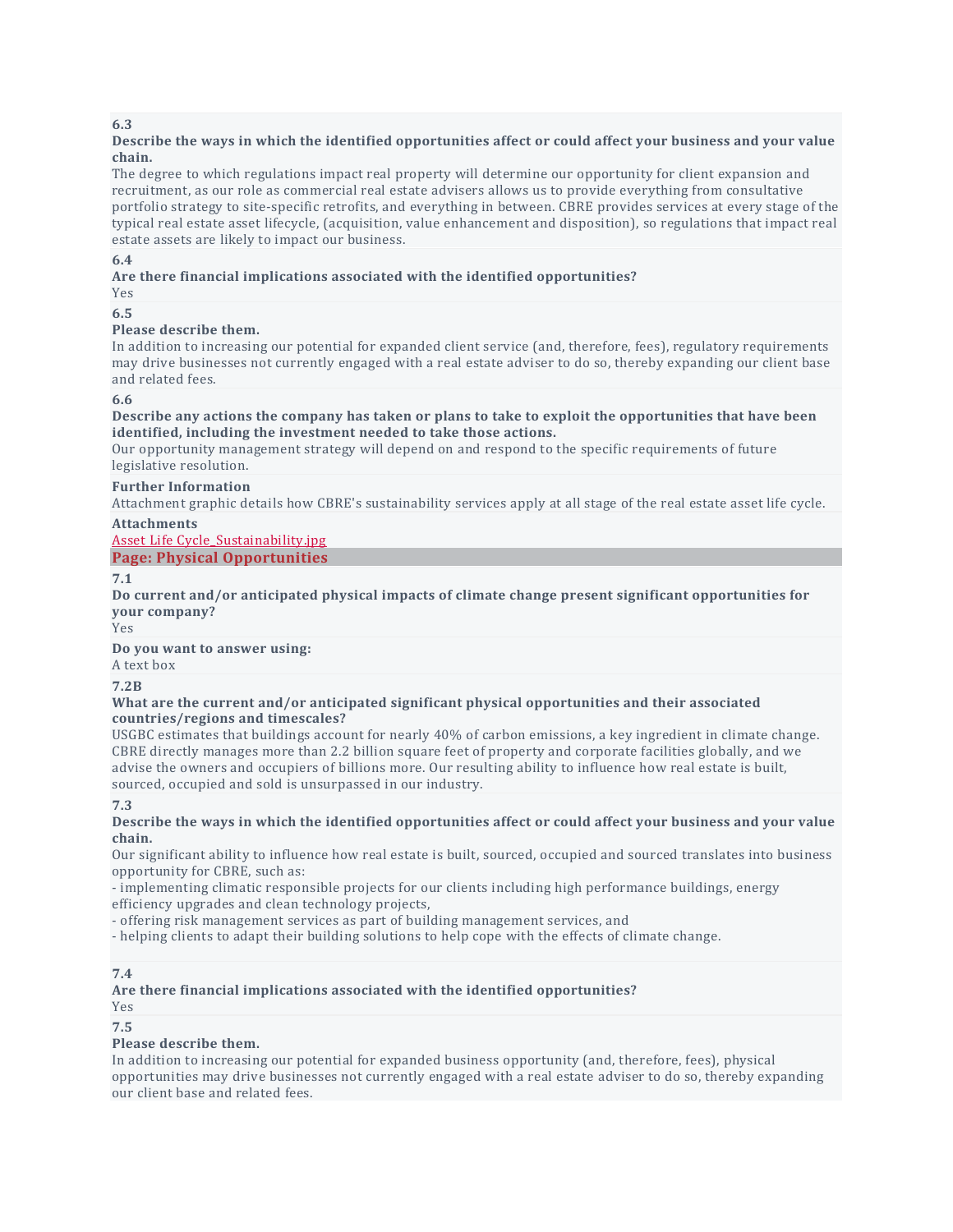#### Describe any actions the company has taken or plans to take to exploit the opportunities that have been **identified, including the investment needed to take those actions.**

Our opportunity management strategy will depend on and respond to the specific requirements of evolving physical impacts of climate change.

#### **Further Information**

#### **Page: Other Opportunities**

#### **8.1**

**Does climate change present other significant opportunities - current and/or anticipated - for your company?**

Yes

**Do you want to answer using:**

A text box

#### **8.2B**

#### **What are the current and/or anticipated other significant opportunities and their associated countries/regions and timescales?**

As a commercial real estate service provider, CBRE is in a genuinely unique position, as our efforts to improve the environmental performance of our own occupied space offer a proving ground for the client services and programs we deliver. Additionally, lessons learned on client accounts can inform our own practices.

#### **8.3**

#### Describe the ways in which the identified opportunities affect or could affect your business and your value **chain.**

Our unique position affords us the opportunity to influence best practices as they relate to real property, including:

- the coordination of financing and capital for companies related to climate change solutions, such as clean and energy-efficient technologies, clean technologies and energy efficient buildings,

- the leveraging of our scale to create sustainable procurement and purchasing opportunities for our company and our clients, and

- the leveraging of our global perspective to participate in NGO's, environmental think tanks and organizations. **8.4**

#### **Are there financial implications associated with the identified opportunities?**

Yes

# **8.5**

# **Please describe them.**

The potential for increased service delivery and resulting revenue generation is significant.

**8.6**

Describe any actions the company has taken or plans to take to exploit the opportunities that have been **identified, including the investment needed to take those actions.**

We will continue to evolve our current sustainability services in tandem with the emerging market drivers for such services,

**Further Information**

# **Module: Strategy**

# **Page: Strategy**

**9.1**

**Please describe how your overall group business strategy links with actions taken on risks and opportunities (identified in questions 3 to 8), including any emissions reduction targets or achievements, public policy engagement and external communications.**

In 2007, CBRE announced our Environmental Stewardship Policy, which includes a plan to become carbon neutral by the end of 2010, with offsets to be purchased in 2011. The Policy is as follows:

"It has always been our policy to observe environmental best practice in our activities, and to observe both the letter and the spirit of environmental laws and regulations. With this Policy, CBRE is strengthening and formalizing its own environmental commitment.

To address our direct operational footprint we will: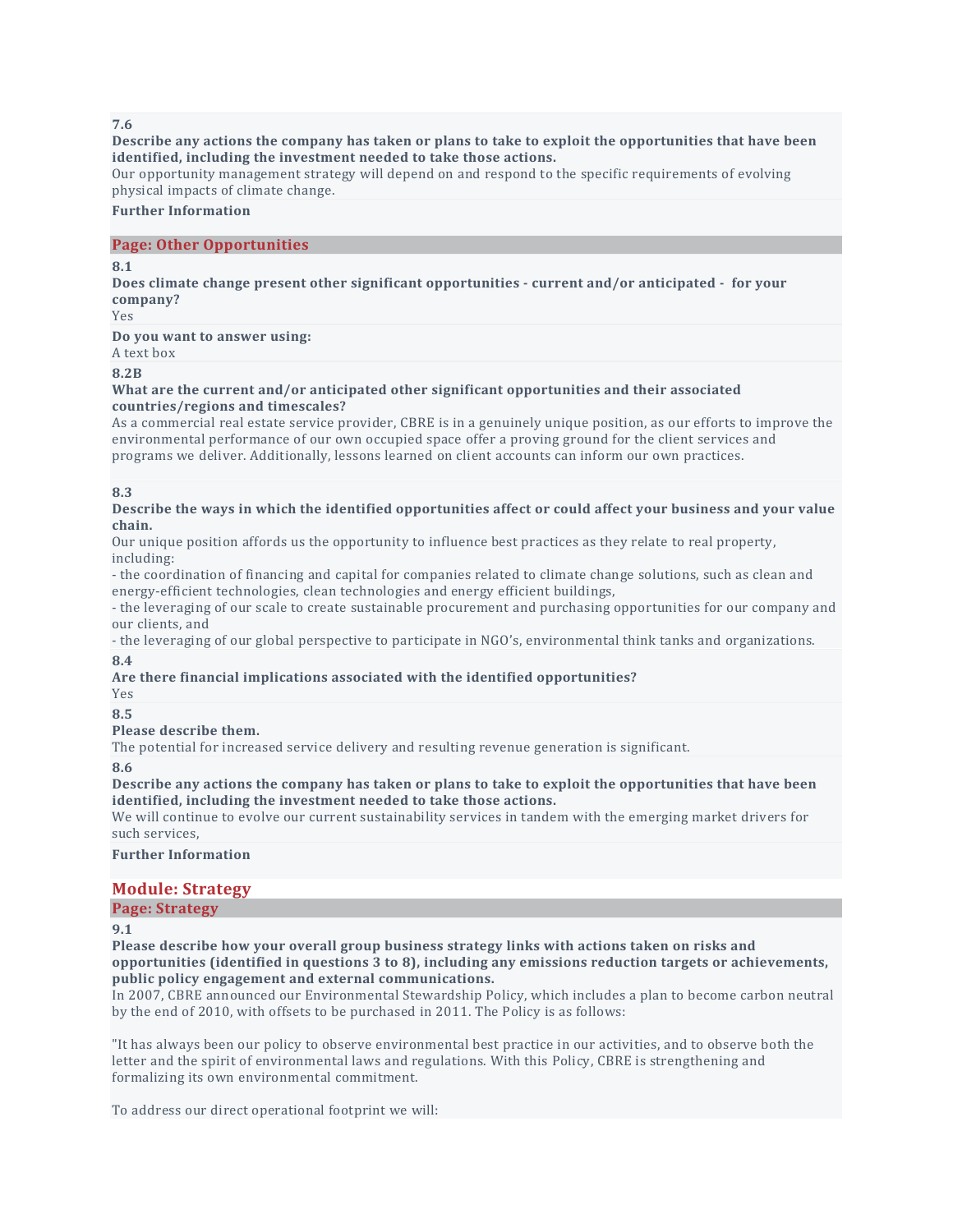- Identify and measure the carbon footprint of our operations and facilities and will set achievable targets to reduce it each year. We will aim to be carbon neutral by 2010 through targeted in-house carbon footprint reductions, indirect emission reduction commitments from our suppliers and, if necessary thereafter, through carbon offsets.

- Establish minimum environmental standards for the relocation or refurbishment of our own facilities based upon current programs such as LEED, BREEAM and/or Green Star.

- Seek to reduce our energy, water and other resource consumption, reduce waste and use renewable or recyclable materials. We will achieve and measure our reductions through the implementation of Environmental Management Systems in each of our global regions.

- Adopt procurement standards that incorporate environmental best practice for the procurement of furniture, paper and other office equipment. In support of this, we will work with our contractors and suppliers to ensure that they understand how they can improve their environmental standards and add value to CB Richard Ellis's environmental performance.

#### In our client service we will:

- Provide advice and services to our clients, encourage them and collaborate with them to adopt or enhance responsible environmental policies and practices with respect to their real estate. Specifically, we will engage 100% of our property and facilities management and brokerage clients in proactive discussions about environmental issues, with a goal of the vast majority of our facilities and property management clients implementing energy saving technology and practices at their locations by 2010, thereby helping them reduce their green house gas emissions at the properties and corporate facilities we manage."

In an effort to support this and other areas of corporate responsibility, CBRE has published a corporate responsibility report annually for the past three years, which we file with Corporate Register.com and the Global Reporting Initiative. We also participate in the Dow Jones Sustainability Index and the Business Roundtable Sustainability Report in the US, as well as many other country- and sector-specific publications.

CBRE is fundamentally an entrepreneurial company with numerous business units. Since announcing our Environmental Stewardship Policy, leaders in each of our business units have been developing sustainability solutions for our clients, the most recent of which are CBRE Solar and CBRE Carbon. At a corporate level, we are now working to unify our sustainability service offerings across business units and global geographies to ensure a consistent global response to the rapid evolution of environmental sustainability business.

#### **Further Information**

Attachments include our 2009 Corporate Responsibility Report, a PDF of our Environmental Stewardship Policy and a copy of the 2010 Business Roundtable Sustainability Report (to which our CEO, Brett White, contributed).

#### **Attachments**

BRT [Sustainability](https://www.cdp.net/Sites/2010/85/2885/Investor%20CDP%202010/Shared%20Documents/Attachments/InvestorCDP2010/Strategy-Strategy/BRT%20Sustainability%20Report.pdf) Report.pdf [Environmental\\_Stewardship.pdf](https://www.cdp.net/Sites/2010/85/2885/Investor%20CDP%202010/Shared%20Documents/Attachments/InvestorCDP2010/Strategy-Strategy/Environmental_Stewardship.pdf) [CBRE-2009-CR.pdf](https://www.cdp.net/Sites/2010/85/2885/Investor%20CDP%202010/Shared%20Documents/Attachments/InvestorCDP2010/Strategy-Strategy/CBRE-2009-CR.pdf)

# **Page: Strategy - Targets**

**9.2**

**Do you have a current emissions reduction target?**

```
Yes
```
**9.6**

**Please complete the table.** *(If you have a current emissions reduction target or have a recently completed target)*

| <b>Target</b><br><b>Type</b>       | <b>Value</b><br><sub>of</sub><br><b>Target</b> | Unit                                     | <b>Base</b><br>year | <b>Emissions</b><br>in base<br>year<br>(metric<br>tonnes<br>$CO2-e$ | <b>Target</b><br>Year | <b>GHGs and</b><br><b>GHG</b><br>sources<br>to which<br>the target<br>applies | <b>Target</b><br>met? | Comment                                                                                  |
|------------------------------------|------------------------------------------------|------------------------------------------|---------------------|---------------------------------------------------------------------|-----------------------|-------------------------------------------------------------------------------|-----------------------|------------------------------------------------------------------------------------------|
| Absolute<br>emissions<br>reduction | 100.00                                         | Metric<br>tonnes<br>$CO2-e$<br>reduction | 2010                |                                                                     | 2010                  | Scope $1 +$<br>2                                                              | Target<br>ongoing     | CBRE is committed to<br>carbon neutrality by<br>2010 through targeted<br>in-house carbon |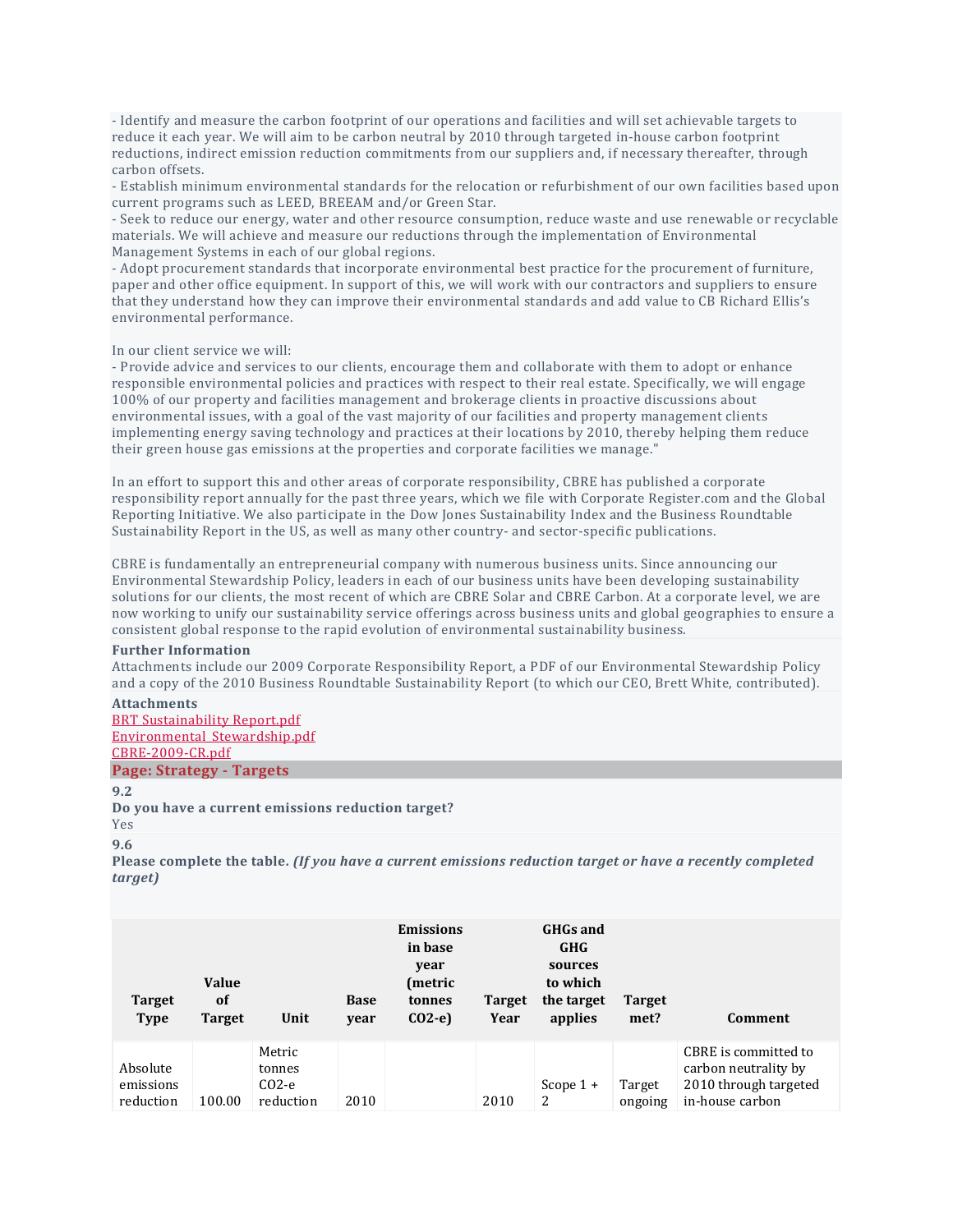| <b>Target</b><br><b>Type</b> | <b>Value</b><br>of<br><b>Target</b> | Unit                     | <b>Base</b><br>year | <b>Emissions</b><br>in base<br>year<br>(metric<br>tonnes<br>$CO2-e$ | <b>Target</b><br>Year | <b>GHGs and</b><br><b>GHG</b><br>sources<br>to which<br>the target<br>applies | <b>Target</b><br>met? | Comment                                                                                                                                               |
|------------------------------|-------------------------------------|--------------------------|---------------------|---------------------------------------------------------------------|-----------------------|-------------------------------------------------------------------------------|-----------------------|-------------------------------------------------------------------------------------------------------------------------------------------------------|
|                              |                                     | relative to<br>base year |                     |                                                                     |                       |                                                                               |                       | footprint reductions,<br>indirect emission<br>reduction commitments<br>from our suppliers and,<br>if necessary thereafter,<br>through carbon offsets. |

**Further Information**

**Page: Strategy - Emission Reduction Activities**

**¿**

**Is question 9.7 relevant for your company?**

Yes

**9.7**

**Please use the table below to describe your company's actions to reduce its GHG emissions.**

| 1.<br>Actions -<br>please<br>describe                                                                                                                                                                                                                                         | 2.<br>Annual<br>energy<br>saving | 3.<br>Annu<br>al<br>ener<br>gy<br>savin<br>$gs -$<br>num<br>ber | 4.<br>Annu<br>al<br>energ<br>y<br>savin<br>$g -$<br>units | 5.<br>Annua<br>I<br>emissi<br>on<br>reduct<br>ion in<br>metric<br>tonne<br>s CO <sub>2</sub> -<br>e | 6.<br>Reducti<br>on-<br>achieve<br>d or<br>anticip<br>ated | 7.<br>Invest<br>ment-<br>numbe<br>r | 8.<br>Invest<br>ment-<br>currenc<br>y                 | 9.<br><b>Monet</b><br>ary<br>saving<br>$s -$<br>numb<br>er | 10.<br><b>Monet</b><br>ary<br>saving<br>$s -$<br>curre<br>ncy | 11.<br><b>Monet</b><br>ary<br>saving<br>S | 12.<br><b>Timesca</b><br>le of<br>actions<br>$\pmb{\&}$<br>associat<br>ed<br>investm<br>ents (if<br>relevan<br>t)                                                                                                                              |
|-------------------------------------------------------------------------------------------------------------------------------------------------------------------------------------------------------------------------------------------------------------------------------|----------------------------------|-----------------------------------------------------------------|-----------------------------------------------------------|-----------------------------------------------------------------------------------------------------|------------------------------------------------------------|-------------------------------------|-------------------------------------------------------|------------------------------------------------------------|---------------------------------------------------------------|-------------------------------------------|------------------------------------------------------------------------------------------------------------------------------------------------------------------------------------------------------------------------------------------------|
| Establishi<br>ng<br>minimum<br>environm<br>ental<br>standards<br>for the<br>relocatio<br>n or<br>refurbish<br>ment of<br>our own<br>facilities<br>based<br>upon<br>current<br>programs<br>such as<br>LEED,<br><b>BREEAM</b><br>and/or<br>Green<br>Star. Will<br>be<br>applied | Anticip<br>ated                  |                                                                 | kWh<br>(kilow<br>att-<br>hour)                            |                                                                                                     | Anticipa<br>ted                                            |                                     | Insignifi<br>cant<br>costs -<br>not<br>quantifi<br>ed |                                                            |                                                               | Not<br>quanti<br>fied                     | 2009<br>and<br>ongoing.<br>Our goal<br>is to<br>offset<br>100%<br>emission<br>s for<br>2010,<br>and we<br>are<br>committ<br>ed to<br>continue<br>d<br>emission<br>reductio<br>ns<br>thereaft<br>er.<br>Reduced<br>energy<br>consum<br>ption is |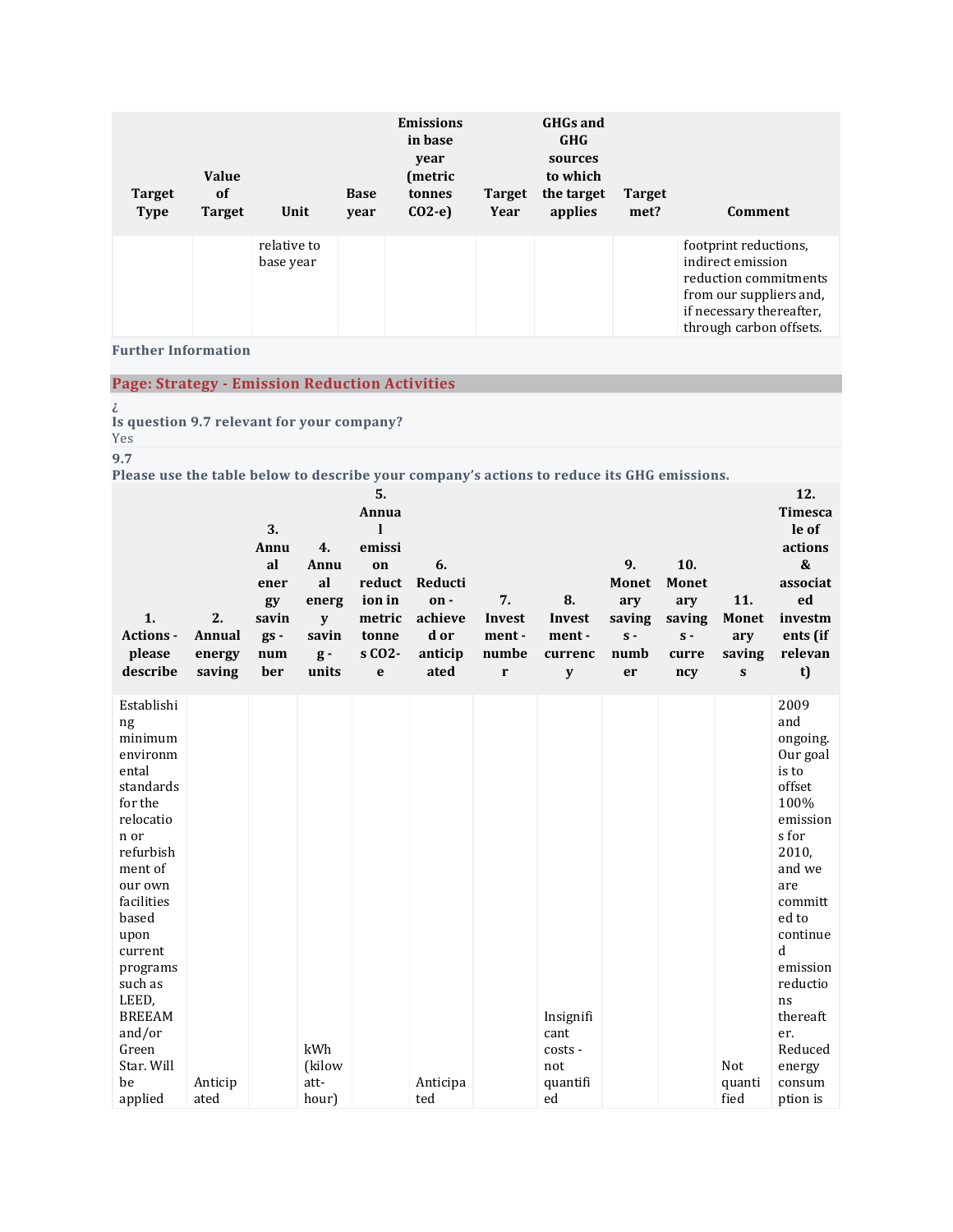| 1.<br>Actions -<br>please<br>describe                                                    | 2.<br>Annual<br>energy<br>saving | 3.<br>Annu<br>al<br>ener<br>gy<br>savin<br>$gs -$<br>num<br>ber | 4.<br>Annu<br>al<br>energ<br>${\bf y}$<br>savin<br>$g -$<br>units | 5.<br>Annua<br>1<br>emissi<br>on<br>reduct<br>ion in<br>metric<br>tonne<br>s CO <sub>2</sub> -<br>$\mathbf{e}$ | 6.<br>Reducti<br>on-<br>achieve<br>d or<br>anticip<br>ated | 7.<br>Invest<br>ment-<br>numbe<br>$\mathbf r$ | 8.<br>Invest<br>ment-<br>currenc<br>$\mathbf y$ | 9.<br><b>Monet</b><br>ary<br>saving<br>$\mathbf{s}$ -<br>numb<br>er | 10.<br><b>Monet</b><br>ary<br>saving<br>$s -$<br>curre<br>ncy | 11.<br><b>Monet</b><br>ary<br>saving<br>$\mathbf{s}$ | 12.<br><b>Timesca</b><br>le of<br>actions<br>$\pmb{\&}$<br>associat<br>ed<br>investm<br>ents (if<br>relevan<br>t)                                                                                                                                                                                                                                                                                                                                       |
|------------------------------------------------------------------------------------------|----------------------------------|-----------------------------------------------------------------|-------------------------------------------------------------------|----------------------------------------------------------------------------------------------------------------|------------------------------------------------------------|-----------------------------------------------|-------------------------------------------------|---------------------------------------------------------------------|---------------------------------------------------------------|------------------------------------------------------|---------------------------------------------------------------------------------------------------------------------------------------------------------------------------------------------------------------------------------------------------------------------------------------------------------------------------------------------------------------------------------------------------------------------------------------------------------|
| as leases<br>expire/re<br>new. This<br>project is<br>currently<br>in<br>developm<br>ent. |                                  |                                                                 |                                                                   |                                                                                                                |                                                            |                                               |                                                 |                                                                     |                                                               |                                                      | a key<br>indicato<br>r of our<br>progress<br>. In<br>complia<br>nce with<br>LEED,<br><b>BREEAM</b><br>and<br>Green<br>Star<br>rating<br>systems<br>CBRE is<br>investin<br>g in<br>technolo<br>gy to<br>improve<br>energy<br>efficienc<br>y in our<br>occupied<br>spaces.<br>We have<br>found<br>that<br>these<br>investm<br>ents not<br>only will<br>save<br>from<br>future<br>offsettin<br>g but<br>have<br>reduced<br>overall<br>operatin<br>g costs. |
| Negotiati<br>ng with<br><b>US</b><br>landlords<br>the right<br>to                        | Anticip<br>ated                  |                                                                 | kWh<br>(kilow<br>att-<br>hour)                                    |                                                                                                                | Anticipa<br>ted                                            | 25000                                         | $USD(*)$                                        |                                                                     |                                                               | Not<br>quanti<br>fied                                | 2009<br>and<br>ongoing.                                                                                                                                                                                                                                                                                                                                                                                                                                 |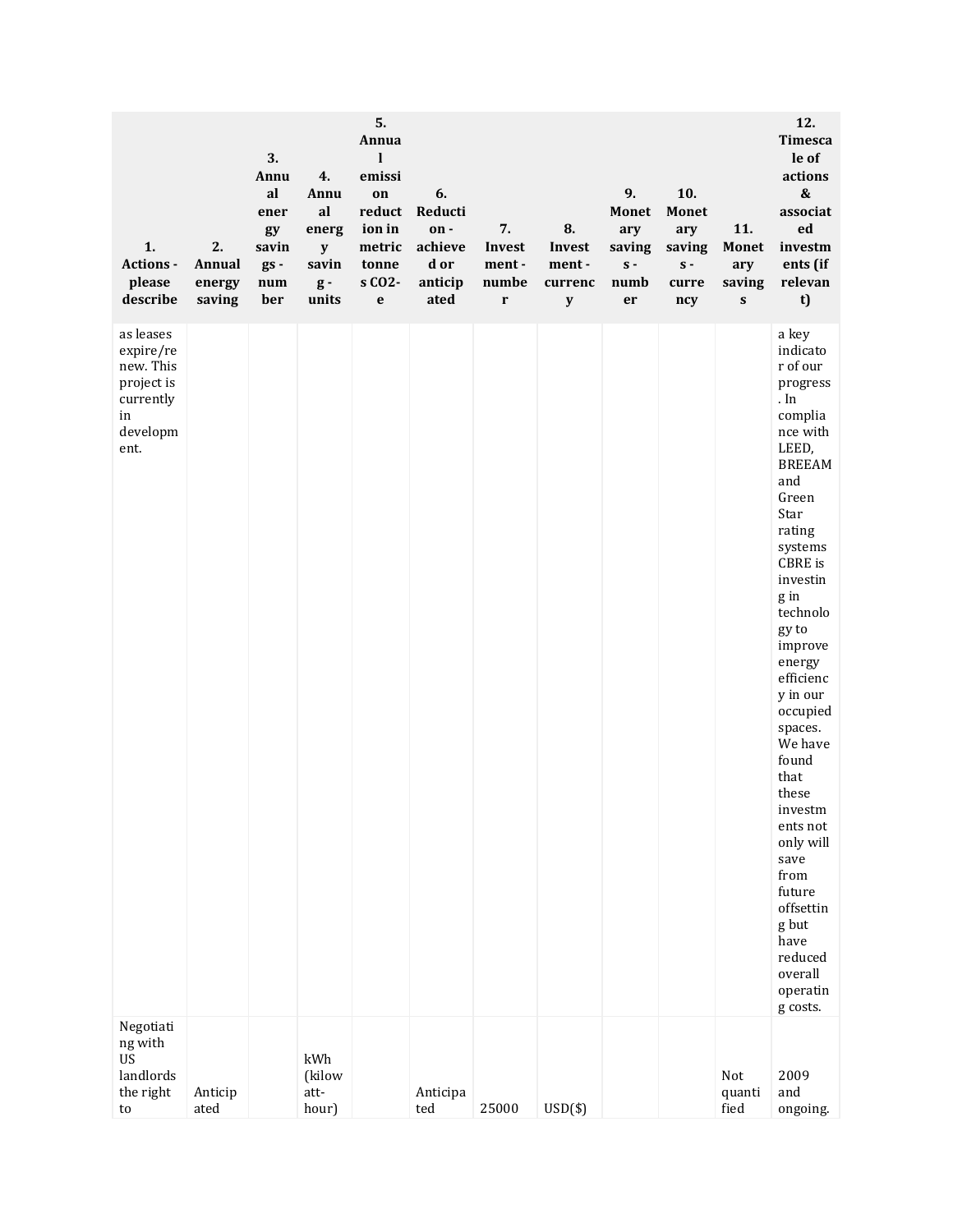| 1.<br>Actions -<br>please<br>describe                                                                                                                                                                                                                                                                                                                                                                                                                                                                                                                 | 2.<br>Annual<br>energy<br>saving | 3.<br>Annu<br>al<br>ener<br>gy<br>savin<br>$gs -$<br>num<br>ber | 4.<br>Annu<br>al<br>energ<br>${\bf y}$<br>savin<br>$g -$<br>units | 5.<br>Annua<br>1<br>emissi<br>on<br>reduct<br>ion in<br>metric<br>tonne<br>s CO <sub>2</sub> -<br>e | 6.<br>Reducti<br>on-<br>achieve<br>d or<br>anticip<br>ated | 7.<br>Invest<br>ment-<br>numbe<br>$\mathbf r$ | 8.<br>Invest<br>ment-<br>currenc<br>$\mathbf y$ | 9.<br><b>Monet</b><br>ary<br>saving<br>$\mathbf S$ -<br>numb<br>er | 10.<br><b>Monet</b><br>ary<br>saving<br>$\mathbf S$ -<br>curre<br>ncy | 11.<br><b>Monet</b><br>ary<br>saving<br>${\bf S}$ | 12.<br><b>Timesca</b><br>le of<br>actions<br>$\pmb{\&}$<br>associat<br>ed<br>investm<br>ents (if<br>relevan<br>t) |
|-------------------------------------------------------------------------------------------------------------------------------------------------------------------------------------------------------------------------------------------------------------------------------------------------------------------------------------------------------------------------------------------------------------------------------------------------------------------------------------------------------------------------------------------------------|----------------------------------|-----------------------------------------------------------------|-------------------------------------------------------------------|-----------------------------------------------------------------------------------------------------|------------------------------------------------------------|-----------------------------------------------|-------------------------------------------------|--------------------------------------------------------------------|-----------------------------------------------------------------------|---------------------------------------------------|-------------------------------------------------------------------------------------------------------------------|
| submeter<br>our<br>facilities.<br>This<br>provides<br>several<br>advantag<br>es,<br>including<br>direct<br>control of<br>the<br>energy<br>data,<br>ability to<br>capture a<br>more<br>accurate<br>footprint<br>measure<br>ment, the<br>ability to<br>measure<br>and<br>monitor<br>energy<br>usage in<br>real time<br>and a<br>direct<br>benefit<br>from<br>investme<br>nts made<br>in energy<br>efficiency.<br>Anticipat<br>e some<br>reduction<br>in energy<br>over time<br>but<br>cannot<br>identify a<br>specific<br>% or kwh<br>amount<br>since a |                                  |                                                                 |                                                                   |                                                                                                     |                                                            |                                               |                                                 |                                                                    |                                                                       |                                                   |                                                                                                                   |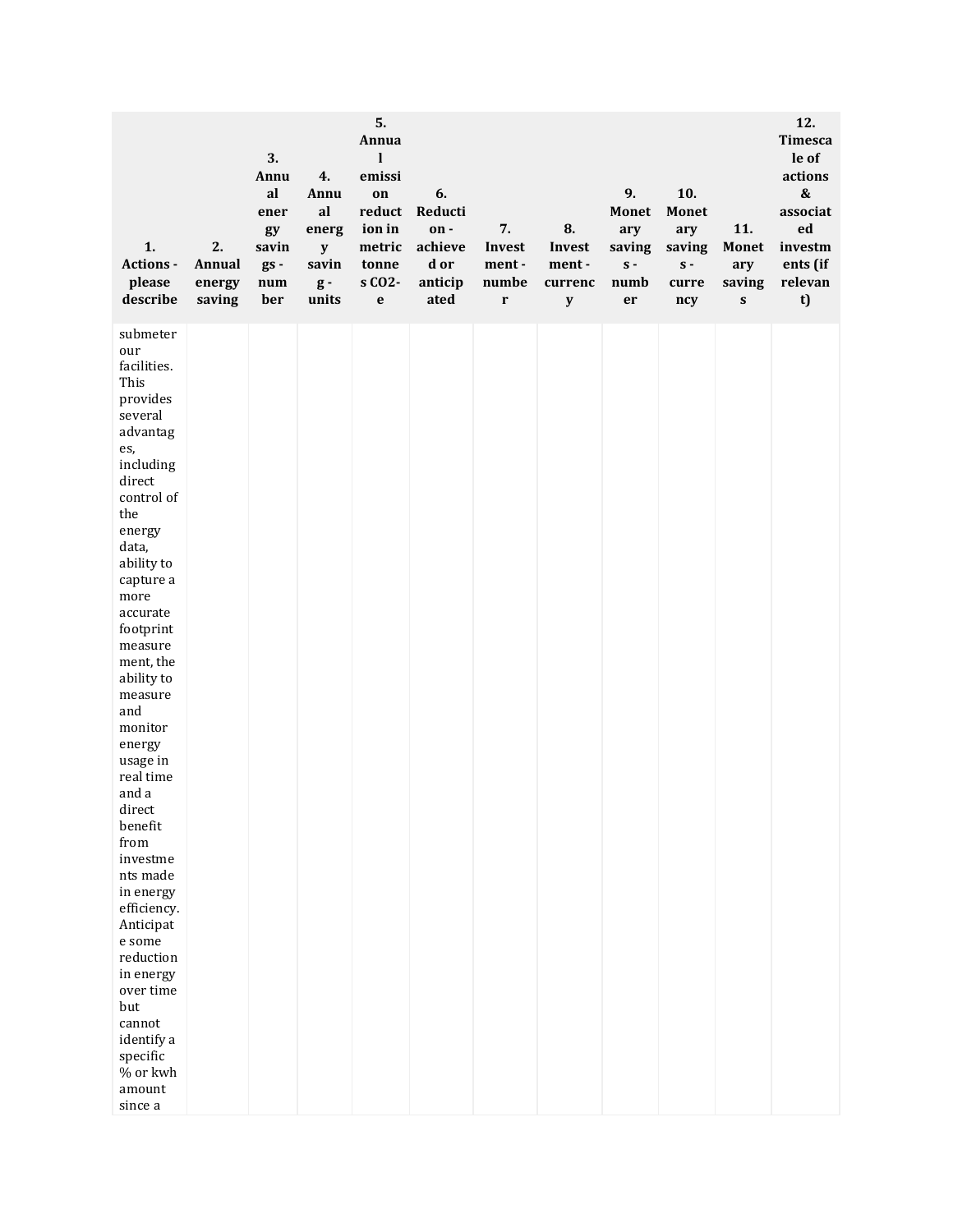| 1.<br>Actions -<br>please<br>describe                                                                                                                                        | 2.<br>Annual<br>energy<br>saving | 3.<br>Annu<br>al<br>ener<br>gy<br>savin<br>gs -<br>num<br>ber | 4.<br>Annu<br>al<br>energ<br>y<br>savin<br>$g -$<br>units | 5.<br>Annua<br>l<br>emissi<br>on<br>reduct<br>ion in<br>metric<br>tonne<br>s CO <sub>2</sub> -<br>$\mathbf e$ | 6.<br>Reducti<br>on-<br>achieve<br>d or<br>anticip<br>ated | 7.<br>Invest<br>ment-<br>numbe<br>$\mathbf r$ | 8.<br>Invest<br>ment-<br>currenc<br>$\mathbf y$               | 9.<br><b>Monet</b><br>ary<br>saving<br>$s -$<br>numb<br>er | 10.<br><b>Monet</b><br>ary<br>saving<br>$\mathbf S$ -<br>curre<br>ncy | 11.<br><b>Monet</b><br>ary<br>saving<br>${\bf S}$ | 12.<br><b>Timesca</b><br>le of<br>actions<br>&<br>associat<br>ed<br>investm<br>ents (if<br>relevan<br>t) |
|------------------------------------------------------------------------------------------------------------------------------------------------------------------------------|----------------------------------|---------------------------------------------------------------|-----------------------------------------------------------|---------------------------------------------------------------------------------------------------------------|------------------------------------------------------------|-----------------------------------------------|---------------------------------------------------------------|------------------------------------------------------------|-----------------------------------------------------------------------|---------------------------------------------------|----------------------------------------------------------------------------------------------------------|
| majority<br>of our<br>occupied<br>spaces<br>are not<br>separatel<br>У<br>metered,<br>but part<br>of the<br>main<br>building<br>master<br>utility<br>meters.                  |                                  |                                                               |                                                           |                                                                                                               |                                                            |                                               |                                                               |                                                            |                                                                       |                                                   |                                                                                                          |
| Incorpora<br>ting<br>leasing<br>language<br>in new<br><b>CBRE</b><br>facilities<br>leases<br>that<br>supports<br>improve<br>ment of<br>environm<br>ental<br>performa<br>nce. | Anticip<br>ated                  |                                                               | kWh<br>(kilow<br>att-<br>hour)                            |                                                                                                               | Anticipa<br>ted                                            |                                               | Insignifi<br>cant<br>costs -<br>not<br>quantifi<br>ed         |                                                            |                                                                       | Not<br>quanti<br>fied                             | 2009<br>and<br>ongoing.                                                                                  |
| Garnering<br>advice on<br>how to<br>trigger<br>behaviora<br>l changes<br>within<br>employee<br>s (change<br>of<br>corporate<br>culture)                                      | Anticip<br>ated                  |                                                               |                                                           |                                                                                                               | Anticipa<br>ted                                            |                                               | Insignifi<br>cant<br>costs -<br>not<br>quantifi<br>${\rm ed}$ |                                                            |                                                                       | Not<br>quanti<br>fied                             | 2007<br>and<br>ongoing.                                                                                  |

**9.9**

**Please provide any other information you consider necessary to describe your emission reduction activities.**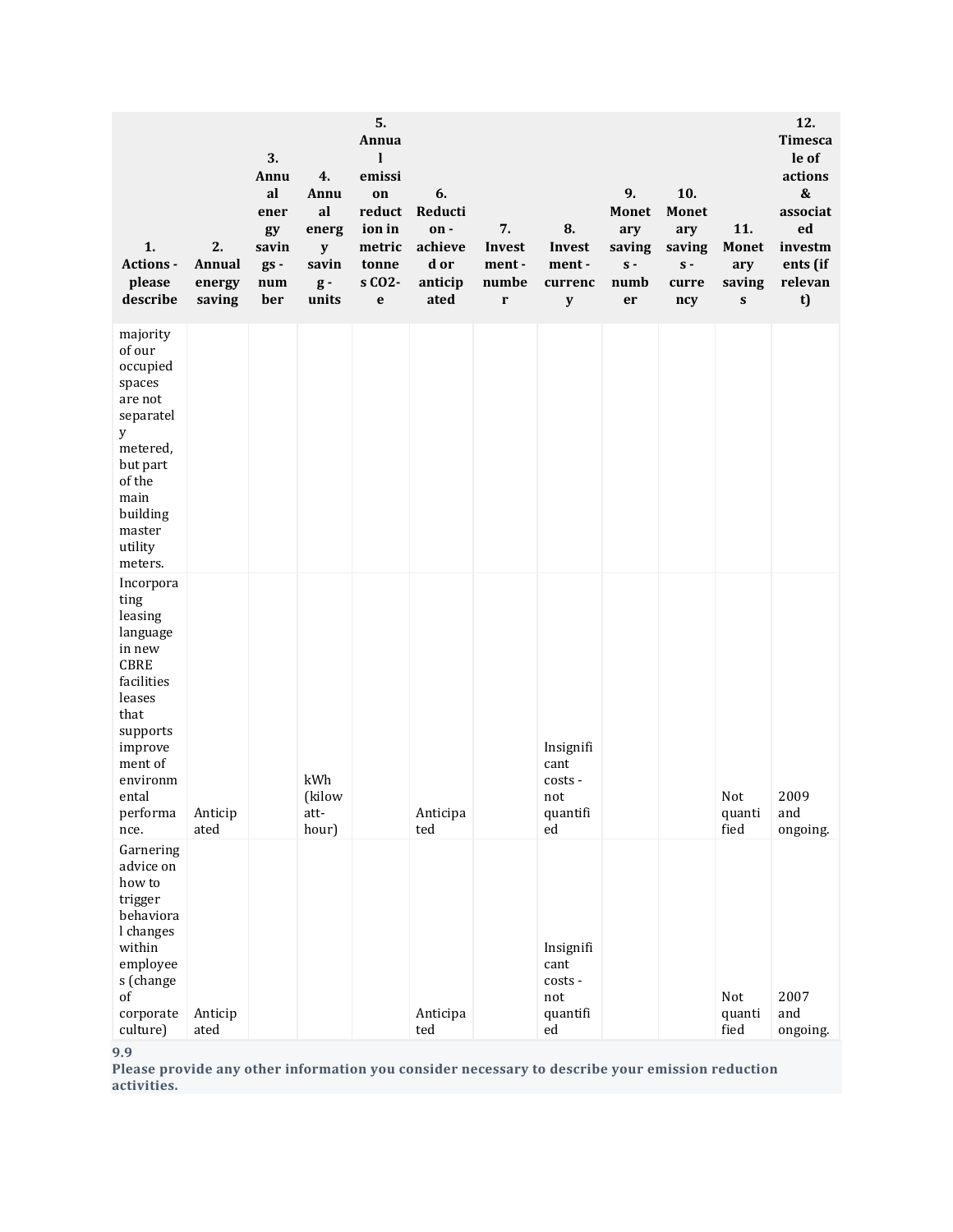Anticipate some reduction in energy over time but cannot identify a specific % or kwh amount since a majority of our occupied spaces are not separately metered, but part of the main building master utility meters. Our goal is to offset 100% emissions for 2010, and we are committed to continued emission reductions thereafter. In compliance with LEED, BREEAM and Green Star rating systems CBRE is investing in technology to improve energy efficiency in our occupied spaces. We have found that these investments not only will save from future offsetting but have reduced overall operating costs.

#### **9.10**

**Do you engage with policy makers on possible responses to climate change including taxation, regulation and carbon trading?**

Yes

**9.11**

#### **Please describe.**

• It is our belief that climate change is an issue that everyone must take responsibility for. If this is to happen, it is realistic to say that voluntary commitments will not be enough if the global reductions required are to be accomplished.

• Fiscal incentives are likely to be required and the establishment of a global carbon market is likely to be necessary if the economic drivers are to be created that will result in real change on a world wide basis. • The Real Estate Round Table advocates the United State legislative branch on behalf of the real estate community. CBRE is a member of the RER and participates on the environment committee.

• In 2008, CBRE became the first commercial real estate service company to join The Climate Group, an independent, nonprofit organization that works with government and business leaders to accelerate the transition to a low-carbon economy.

# **Further Information**

PLEASE NOTE: the

#### **Module: GHG Emissions Accounting, Energy and Fuel Use, and Trading Page: Emissions Boundary - (1 Jan 2009 - 31 Dec 2009)**

**10.1**

Please indicate the category that describes the company, entities, or group for which Scope 1 and Scope 2 **GHG emissions are reported.**

Companies over which operational control is exercised

#### **10.2**

Are there are any sources (e.g. facilities, specific GHGs, activities, geographies, etc.) of Scope 1 and Scope 2 **emissions within this boundary which are not included in your disclosure?**

Yes

#### **10.3**

#### **Please complete the following table.**

| Source                                                                                        | <b>Scope</b> | Explain why the source is excluded                                                                                                     |
|-----------------------------------------------------------------------------------------------|--------------|----------------------------------------------------------------------------------------------------------------------------------------|
| CBRE employees who are not housed in CBRE<br>offices, but in clients'                         | Scope<br>2   | The footprint associated with the facilities they are in are<br>excluded (since CBRE does not have control over these<br>facilities).  |
| Facilties where CBRE holds the primary lease.<br>but has sublet the space to another company. | Scope<br>2   | The footprint associated with the facilities they are in are.<br>excluded (since CBRE does not have control over these<br>facilities). |
|                                                                                               |              |                                                                                                                                        |

**Further Information**

# **Page: Methodology - (1 Jan 2009 - 31 Dec 2009)**

#### **11.1a**

Please give the name of the standard, protocol or methodology you have used to collect activity data and calculate Scope 1 and Scope 2 emissions and/or describe the procedure you have used (in the text box in **11.1b below).**

#### **Please select the published methodologies that you use.**

The Greenhouse Gas Protocol: A Corporate Accounting and Reporting Standard (Revised Edition)

**11.1b**

**Please describe the procedure that you use.**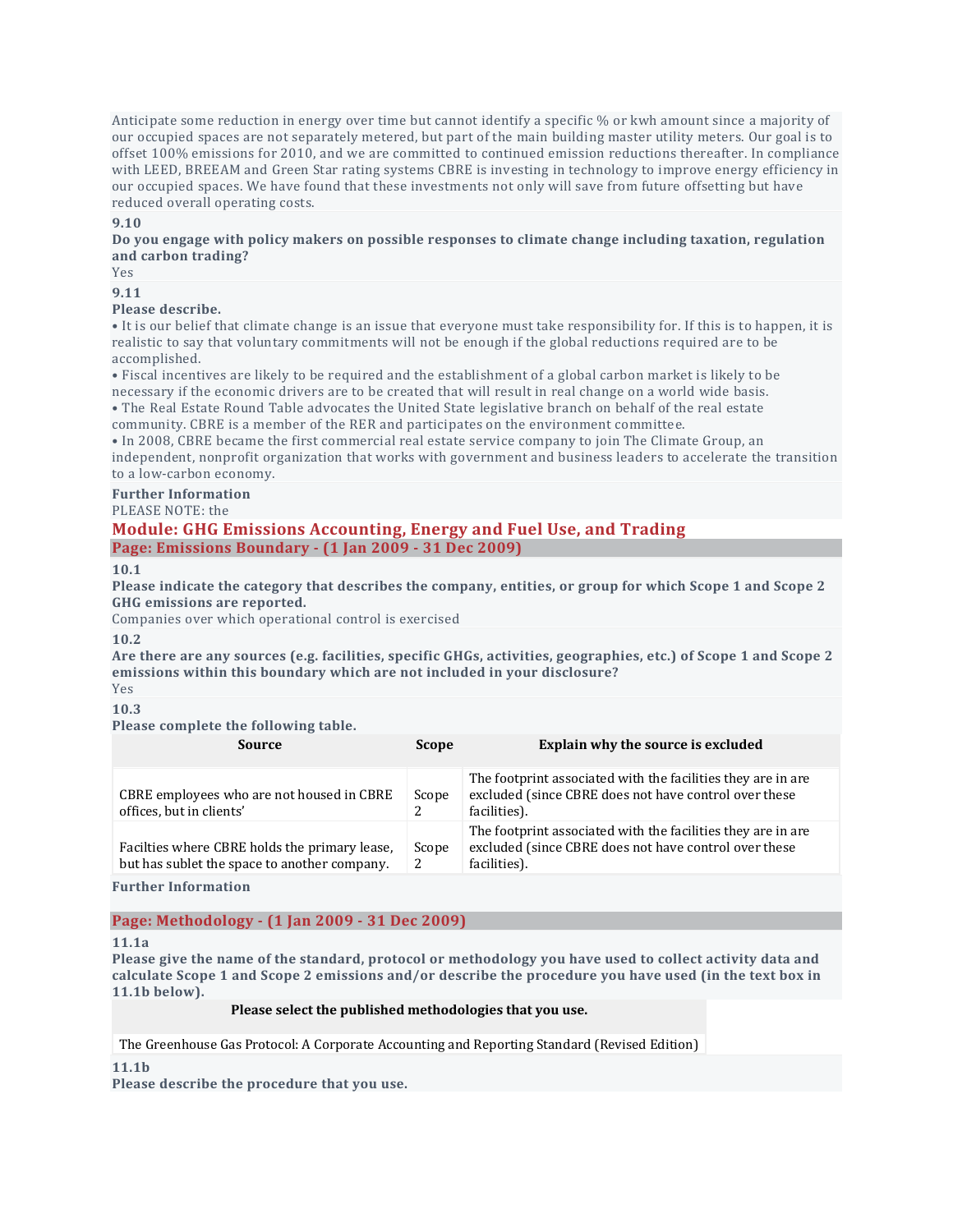CBRE follows the Greenhouse Gas Protocol: A Corporate Accounting and Reporting Standard (http://www.ghgprotocol.org/standards); We are not a significant direct emitter of greenhouse gases. The majority of our emissions are indirect, related to electricity usage in occupied real estate (Scope 2). A smaller portion is direct (Scope 1) related to natural gas usage in occupied real estate and fuel for fleet vehicles (~700). CBRE aggregates energy data from occupied real estate on an annual basis and loads this data into a proprietary Environmental Insight tool developed by EnTech USB. This energy data is translated into a CO2e value using factors published by the GHG Protocol, sourced from the EPA, IEA, NGER and Environment Canada. **11.2**

### **Please also provide the names of and links to any calculation tools used.**

#### **Please select the calculation tools used.**

Other: Environmental Insight a proprietary product developed by Entech USB for CBRE (www.cbreei.com/system/CBRELogOn). The system contains both a utility management (Utility Insight) and carbon footprinting (Environmental Insight) module. For C02 conversions within the Environmental Insight tool EnTech uses a table published by the Greenhouse Gas Protocol(www.ghgprotocol.org), who in turn get their values from the International Energy Agency (IEA) and, in the case of the USA, from the Environmental Protection Agency (EPA).

#### **11.3**

**Please give the global warming potentials you have applied and their origin.**

| Gas            | Reference                                               | GWP |
|----------------|---------------------------------------------------------|-----|
| Carbon dioxide | IPCC Second Assessment Report (SAR - 100 year) $\mid$ 1 |     |
| Methane        | IPCC Second Assessment Report (SAR - 100 year) 21       |     |
| Nitrous oxide  | IPCC Second Assessment Report (SAR - 100 year)          | 310 |

#### **11.4**

**Please give the emission factors you have applied and their origin.**

**Emission** 

| <b>Fuel/Material</b> | EMISSION<br><b>Factor</b> | Unit                    | Reference                                                       |
|----------------------|---------------------------|-------------------------|-----------------------------------------------------------------|
| Natural gas          | 0.18                      | Other: kg<br>(CO2e)/kWh | <b>GHG Protocol</b>                                             |
| Natural gas          | 0.18                      | Other: kg<br>(CO2e)/kWh | NGER (Measurement) Amendment Determination 2009 Edition         |
| Other:               | 1092.18                   | Other: lb               | GHG Protocol, EPA - eGRID2007 Version 1.1 State File (Year 2005 |
| Electricity          |                           | (CO2e)/MWH              | Data)                                                           |
| Other:               | 1348.21                   | Other: lb               | GHG Protocol, EPA - eGRID2007 Version 1.1 State File (Year 2005 |
| Electricity          |                           | (CO2e)/MWH              | Data)                                                           |
| Other:               | 1236.81                   | Other: lb               | GHG Protocol, EPA - eGRID2007 Version 1.1 State File (Year 2005 |
| Electricity          |                           | (CO2e)/MWH              | Data)                                                           |
| Other:               | 1163.85                   | Other: lb               | GHG Protocol, EPA - eGRID2007 Version 1.1 State File (Year 2005 |
| Electricity          |                           | (CO2e)/MWH              | Data)                                                           |
| Other:               | 542.10                    | Other: lb               | GHG Protocol, EPA - eGRID2007 Version 1.1 State File (Year 2005 |
| Electricity          |                           | (CO2e)/MWH              | Data)                                                           |
| Other:               | 1920.45                   | Other: lb               | GHG Protocol, EPA - eGRID2007 Version 1.1 State File (Year 2005 |
| Electricity          |                           | (CO2e)/MWH              | Data)                                                           |
| Other:               | 809.57                    | Other: lb               | GHG Protocol, EPA - eGRID2007 Version 1.1 State File (Year 2005 |
| Electricity          |                           | (CO2e)/MWH              | Data)                                                           |
| Other:               | 2441.01                   | Other: lb               | GHG Protocol, EPA - eGRID2007 Version 1.1 State File (Year 2005 |
| Electricity          |                           | (CO2e)/MWH              | Data)                                                           |
| Other:               | 2027.03                   | Other: lb               | GHG Protocol, EPA - eGRID2007 Version 1.1 State File (Year 2005 |
| Electricity          |                           | (CO2e)/MWH              | Data)                                                           |
| Other:               | 1346.98                   | Other: lb               | GHG Protocol, EPA - eGRID2007 Version 1.1 State File (Year 2005 |
| Electricity          |                           | (CO2e)/MWH              | Data)                                                           |
| Other:               | 1410.42                   | Other: lb               | GHG Protocol, EPA - eGRID2007 Version 1.1 State File (Year 2005 |
| Electricity          |                           | (CO2e)/MWH              | Data)                                                           |
| Other:               | 1743.77                   | Other: lb               | GHG Protocol, EPA - eGRID2007 Version 1.1 State File (Year 2005 |
| Electricity          |                           | (CO2e)/MWH              | Data)                                                           |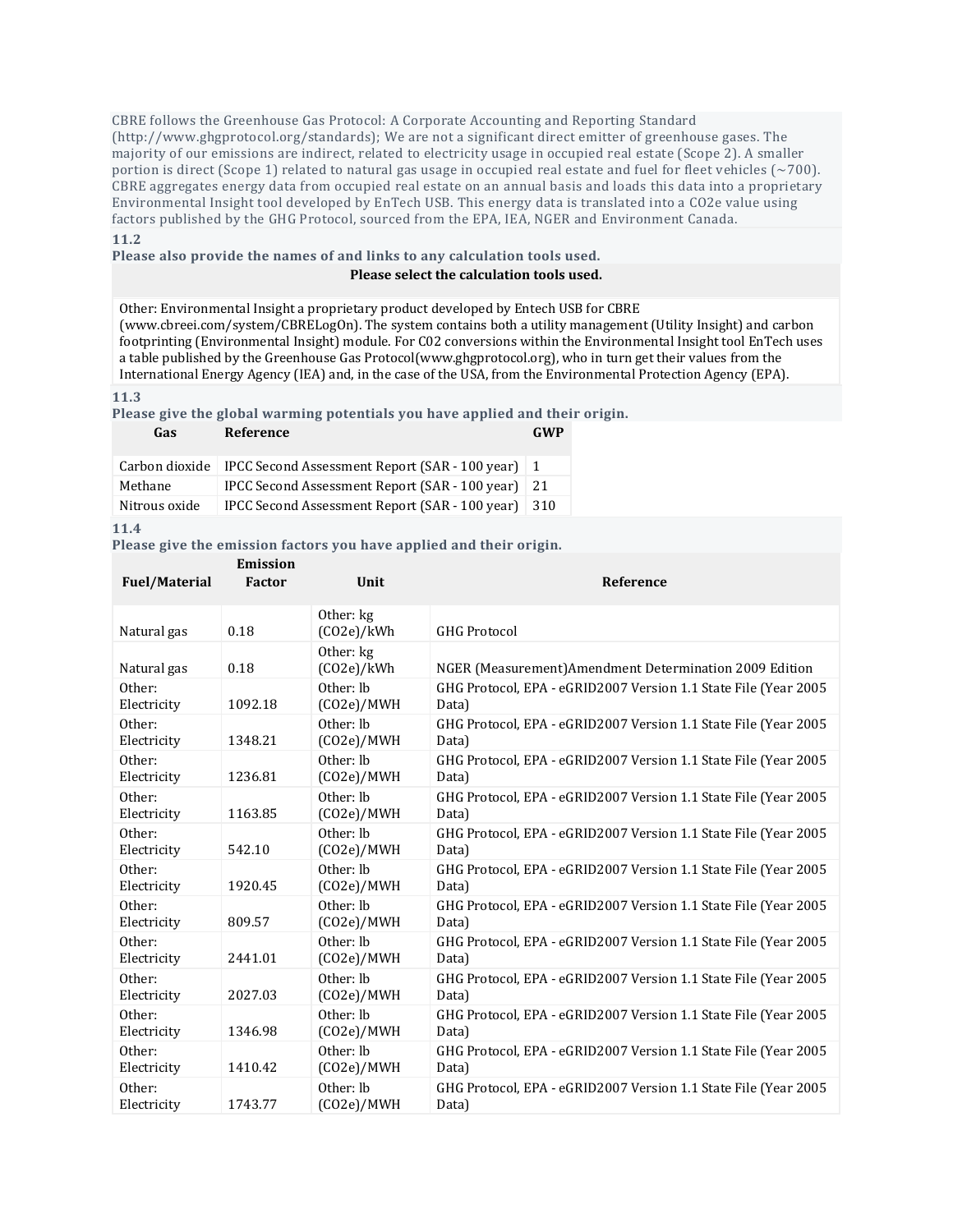| <b>Fuel/Material</b> | Emission<br><b>Factor</b> | Unit                    | Reference                                                                |
|----------------------|---------------------------|-------------------------|--------------------------------------------------------------------------|
|                      |                           |                         |                                                                          |
| Other:               | 1917.51                   | Other: lb               | GHG Protocol, EPA - eGRID2007 Version 1.1 State File (Year 2005          |
| Electricity          |                           | (CO2e)/MWH              | Data)                                                                    |
| Other:               | 135.20                    | Other: lb               | GHG Protocol, EPA - eGRID2007 Version 1.1 State File (Year 2005          |
| Electricity          |                           | (CO2e)/MWH              | Data)                                                                    |
| Other:               | 1132.01                   | Other: lb               | GHG Protocol, EPA - eGRID2007 Version 1.1 State File (Year 2005          |
| Electricity          |                           | (CO2e)/MWH              | Data)                                                                    |
| Other:               | 2099.04                   | Other: lb               | GHG Protocol, EPA - eGRID2007 Version 1.1 State File (Year 2005          |
| Electricity          |                           | (CO2e)/MWH              | Data)                                                                    |
| Other:               | 1905.11                   | Other: lb               | GHG Protocol, EPA - eGRID2007 Version 1.1 State File (Year 2005          |
| Electricity          |                           | (CO2e)/MWH              | Data)                                                                    |
| Other:               |                           | Other: lb               | GHG Protocol, EPA - eGRID2007 Version 1.1 State File (Year 2005          |
| Electricity          | 2068.78                   | (CO2e)/MWH              | Data)                                                                    |
| Other:               | 1180.19                   | Other: lb               | GHG Protocol, EPA - eGRID2007 Version 1.1 State File (Year 2005          |
| Electricity          |                           | (CO2e)/MWH              | Data)                                                                    |
| Other:               | 1269.69                   | Other: lb               | GHG Protocol, EPA - eGRID2007 Version 1.1 State File (Year 2005          |
| Electricity          |                           | (CO2e)/MWH              | Data)                                                                    |
| Other:               | 1360.04                   | Other: lb               | GHG Protocol, EPA - eGRID2007 Version 1.1 State File (Year 2005          |
| Electricity          |                           | (CO2e)/MWH              | Data)                                                                    |
| Other:               | 754.53                    | Other: lb               | GHG Protocol, EPA - eGRID2007 Version 1.1 State File (Year 2005          |
| Electricity          |                           | (CO2e)/MWH              | Data)                                                                    |
|                      | 1355.50                   | Other: lb<br>(CO2e)/MWH | GHG Protocol, EPA - eGRID2007 Version 1.1 State File (Year 2005<br>Data) |
| Other:               | 1604.31                   | Other: lb               | GHG Protocol, EPA - eGRID2007 Version 1.1 State File (Year 2005          |
| Electricity          |                           | (CO2e)/MWH              | Data)                                                                    |
| Other:               | 1856.90                   | Other: lb               | GHG Protocol, EPA - eGRID2007 Version 1.1 State File (Year 2005          |
| Electricity          |                           | (CO2e)/MWH              | Data)                                                                    |
| Other:               | 1231.72                   | Other: lb               | GHG Protocol, EPA - eGRID2007 Version 1.1 State File (Year 2005          |
| Electricity          |                           | (CO2e)/MWH              | Data)                                                                    |
| Other:               | 2337.26                   | Other: lb               | GHG Protocol, EPA - eGRID2007 Version 1.1 State File (Year 2005          |
| Electricity          |                           | (CO2e)/MWH              | Data)                                                                    |
| Other:               | 1614.56                   | Other: lb               | GHG Protocol, EPA - eGRID2007 Version 1.1 State File (Year 2005          |
| Electricity          |                           | (CO2e)/MWH              | Data)                                                                    |
| Other:               | 794.21                    | Other: lb               | GHG Protocol, EPA - eGRID2007 Version 1.1 State File (Year 2005          |
| Electricity          |                           | (CO2e)/MWH              | Data)                                                                    |
| Other:               | 722.55                    | Other: lb               | GHG Protocol, EPA - eGRID2007 Version 1.1 State File (Year 2005          |
| Electricity          |                           | (CO2e)/MWH              | Data)                                                                    |
| Other:               | 1945.86                   | Other: lb               | GHG Protocol, EPA - eGRID2007 Version 1.1 State File (Year 2005          |
| Electricity          |                           | (CO2e)/MWH              | Data)                                                                    |
| Other:               | 1446.74                   | Other: lb               | GHG Protocol, EPA - eGRID2007 Version 1.1 State File (Year 2005          |
| Electricity          |                           | (CO2e)/MWH              | Data)                                                                    |
| Other:               | 832.33                    | Other: lb               | GHG Protocol, EPA - eGRID2007 Version 1.1 State File (Year 2005          |
| Electricity          |                           | (CO2e)/MWH              | Data)                                                                    |
| Other:               |                           | Other: lb               | GHG Protocol, EPA - eGRID2007 Version 1.1 State File (Year 2005          |
| Electricity          | 1781.55                   | (CO2e)/MWH              | Data)                                                                    |
| Other:               | 1569.55                   | Other: lb               | GHG Protocol, EPA - eGRID2007 Version 1.1 State File (Year 2005          |
| Electricity          |                           | (CO2e)/MWH              | Data)                                                                    |
| Other:               | 403.29                    | Other: lb               | GHG Protocol, EPA - eGRID2007 Version 1.1 State File (Year 2005          |
| Electricity          |                           | (CO2e)/MWH              | Data)                                                                    |
| Other:               | 1251.52                   | Other: lb               | GHG Protocol, EPA - eGRID2007 Version 1.1 State File (Year 2005          |
| Electricity          |                           | (CO2e)/MWH              | Data)                                                                    |
| Other:               | 965.73                    | Other: lb               | GHG Protocol, EPA - eGRID2007 Version 1.1 State File (Year 2005          |
| Electricity          |                           | (CO2e)/MWH              | Data)                                                                    |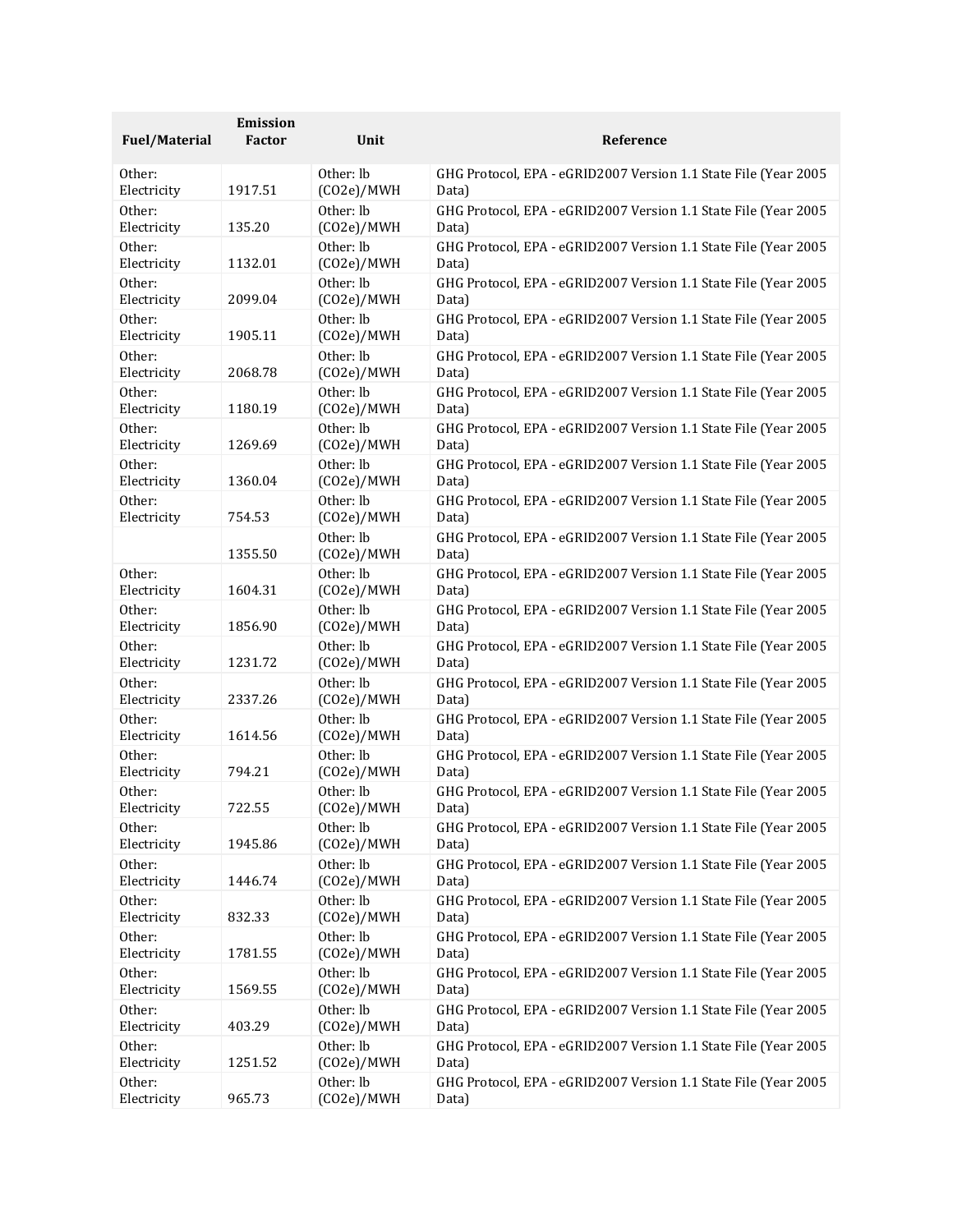|                       | Emission |                         |                                                                 |
|-----------------------|----------|-------------------------|-----------------------------------------------------------------|
| <b>Fuel/Material</b>  | Factor   | Unit                    | Reference                                                       |
| Other:                | 898.88   | Other: lb               | GHG Protocol, EPA - eGRID2007 Version 1.1 State File (Year 2005 |
| Electricity           |          | (CO2e)/MWH              | Data)                                                           |
| Other:                | 1187.64  | Other: lb               | GHG Protocol, EPA - eGRID2007 Version 1.1 State File (Year 2005 |
| Electricity           |          | (CO2e)/MWH              | Data)                                                           |
| Other:                | 1266.13  | Other: lb               | GHG Protocol, EPA - eGRID2007 Version 1.1 State File (Year 2005 |
| Electricity           |          | (CO2e)/MWH              | Data)                                                           |
| Other:                | 1360.58  | Other: lb               | GHG Protocol, EPA - eGRID2007 Version 1.1 State File (Year 2005 |
| Electricity           |          | (CO2e)/MWH              | Data)                                                           |
| Other:                | 2114.38  | Other: lb               | GHG Protocol, EPA - eGRID2007 Version 1.1 State File (Year 2005 |
| Electricity           |          | (CO2e)/MWH              | Data)                                                           |
| Other:                | 1203.50  | Other: lb               | GHG Protocol, EPA - eGRID2007 Version 1.1 State File (Year 2005 |
| Electricity           |          | (CO2e)/MWH              | Data)                                                           |
| Other:                | 10.18    | Other: lb               | GHG Protocol, EPA - eGRID2007 Version 1.1 State File (Year 2005 |
| Electricity           |          | (CO2e)/MWH              | Data)                                                           |
| Other:                | 333.33   | Other: lb               | GHG Protocol, EPA - eGRID2007 Version 1.1 State File (Year 2005 |
| Electricity           |          | (CO2e)/MWH              | Data)                                                           |
| Other:                | 1729.43  | Other: lb               | GHG Protocol, EPA - eGRID2007 Version 1.1 State File (Year 2005 |
| Electricity           |          | (CO2e)/MWH              | Data)                                                           |
| Other:                | 1938.72  | Other: lb               | GHG Protocol, EPA - eGRID2007 Version 1.1 State File (Year 2005 |
| Electricity           |          | (CO2e)/MWH              | Data)                                                           |
| Other:                | 2263.54  | Other: lb               | GHG Protocol, EPA - eGRID2007 Version 1.1 State File (Year 2005 |
| Electricity           |          | (CO2e)/MWH              | Data)                                                           |
| Other:<br>Electricity | 0.00     | Other: kg<br>(CO2e)/kWh | GHG Protocol, Environment Canada 2006-2008                      |
| Other:                | 0.53     | Other: kg               | International Energy Agency Data Services. 2009 and 2006. "CO2  |
| Electricity           |          | (CO2e)/kWh              | Emissions from Fuel Combustion (2009 and 2006 Editions)".       |
| Other:                | 0.76     | Other: kg               | International Energy Agency Data Services. 2009 and 2006. "CO2  |
| Electricity           |          | (CO2e)/kWh              | Emissions from Fuel Combustion (2009 and 2006 Editions)".       |
| Other:                | 0.93     | Other: kg               | International Energy Agency Data Services. 2009 and 2006. "CO2  |
| Electricity           |          | (CO2e)/kWh              | Emissions from Fuel Combustion (2009 and 2006 Editions)".       |
| Other:                | 0.77     | Other: kg               | International Energy Agency Data Services. 2009 and 2006. "CO2  |
| Electricity           |          | (CO2e)/kWh              | Emissions from Fuel Combustion (2009 and 2006 Editions)".       |
| Other:                | 0.45     | Other: kg               | International Energy Agency Data Services. 2009 and 2006. "CO2  |
| Electricity           |          | (CO2e)/kWh              | Emissions from Fuel Combustion (2009 and 2006 Editions)".       |
| Other:                | 0.35     | Other: kg               | International Energy Agency Data Services. 2009 and 2006. "CO2  |
| Electricity           |          | (CO2e)/kWh              | Emissions from Fuel Combustion (2009 and 2006 Editions)"        |
| Other:                | 0.35     | Other: kg               | International Energy Agency Data Services. 2009 and 2006. "CO2  |
| Electricity           |          | (CO2e)/kWh              | Emissions from Fuel Combustion (2009 and 2006 Editions)".       |
| Other:                | 0.07     | Other: kg               | International Energy Agency Data Services. 2009 and 2006. "CO2  |
| Electricity           |          | (CO2e)/kWh              | Emissions from Fuel Combustion (2009 and 2006 Editions)".       |
| Other:                | 0.38     | Other: kg               | International Energy Agency Data Services. 2009 and 2006. "CO2  |
| Electricity           |          | (CO2e)/kWh              | Emissions from Fuel Combustion (2009 and 2006 Editions)".       |
| Other:                | 0.55     | Other: kg               | International Energy Agency Data Services. 2009 and 2006. "CO2  |
| Electricity           |          | (CO2e)/kWh              | Emissions from Fuel Combustion (2009 and 2006 Editions)".       |
| Other:                | 0.50     | Other: kg               | International Energy Agency Data Services. 2009 and 2006. "CO2  |
| Electricity           |          | (CO2e)/kWh              | Emissions from Fuel Combustion (2009 and 2006 Editions)".       |
| Other:                | 0.09     | Other: kg               | International Energy Agency Data Services. 2009 and 2006. "CO2  |
| Electricity           |          | (CO2e)/kWh              | Emissions from Fuel Combustion (2009 and 2006 Editions)".       |
| Other:                | 0.83     | Other: kg               | International Energy Agency Data Services. 2009 and 2006. "CO2  |
| Electricity           |          | (CO2e)/kWh              | Emissions from Fuel Combustion (2009 and 2006 Editions)".       |
| Other:                | 0.41     | Other: kg               | International Energy Agency Data Services. 2009 and 2006. "CO2  |
| Electricity           |          | (CO2e)/kWh              | Emissions from Fuel Combustion (2009 and 2006 Editions)".       |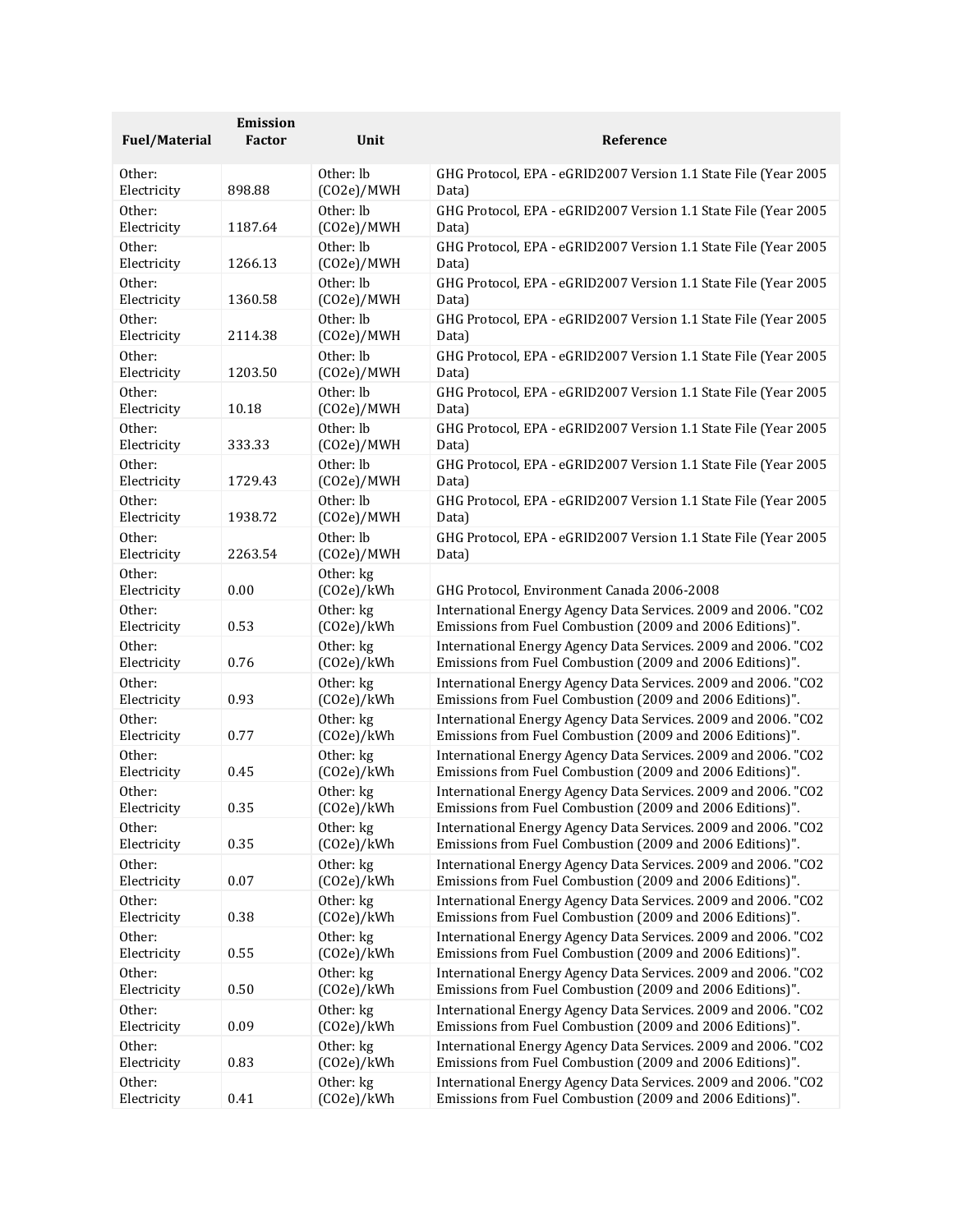| <b>Fuel/Material</b>  | Emission<br>Factor | Unit       | Reference                                                                |
|-----------------------|--------------------|------------|--------------------------------------------------------------------------|
| Other:                | 0.25               | Other: kg  | International Energy Agency Data Services. 2009 and 2006. "CO2           |
| Electricity           |                    | (CO2e)/kWh | Emissions from Fuel Combustion (2009 and 2006 Editions)".                |
| Other:                | 0.32               | Other: kg  | International Energy Agency Data Services. 2009 and 2006. "CO2           |
| Electricity           |                    | (CO2e)/kWh | Emissions from Fuel Combustion (2009 and 2006 Editions)".                |
| Other:                | 0.39               | Other: kg  | International Energy Agency Data Services. 2009 and 2006. "CO2           |
| Electricity           |                    | (CO2e)/kWh | Emissions from Fuel Combustion (2009 and 2006 Editions)".                |
| Other:                | 0.43               | Other: kg  | International Energy Agency Data Services. 2009 and 2006. "CO2           |
| Electricity           |                    | (CO2e)/kWh | Emissions from Fuel Combustion (2009 and 2006 Editions)".                |
| Other:                | 0.23               | Other: kg  | International Energy Agency Data Services. 2009 and 2006. "CO2           |
| Electricity           |                    | (CO2e)/kWh | Emissions from Fuel Combustion (2009 and 2006 Editions)".                |
| Other:                | 0.44               | Other: kg  | International Energy Agency Data Services. 2009 and 2006. "CO2           |
| Electricity           |                    | (CO2e)/kWh | Emissions from Fuel Combustion (2009 and 2006 Editions)".                |
| Other:                | 0.34               | Other: kg  | International Energy Agency Data Services. 2009 and 2006. "CO2           |
| Electricity           |                    | (CO2e)/kWh | Emissions from Fuel Combustion (2009 and 2006 Editions)".                |
| Other:                | 0.38               | Other: kg  | International Energy Agency Data Services. 2009 and 2006. "CO2           |
| Electricity           |                    | (CO2e)/kWh | Emissions from Fuel Combustion (2009 and 2006 Editions)".                |
| Other:                | 0.71               | Other: kg  | International Energy Agency Data Services. 2009 and 2006. "CO2           |
| Electricity           |                    | (CO2e)/kWh | Emissions from Fuel Combustion (2009 and 2006 Editions)".                |
| Other:                | 0.04               | Other: kg  | International Energy Agency Data Services. 2009 and 2006. "CO2           |
| Electricity           |                    | (CO2e)/kWh | Emissions from Fuel Combustion (2009 and 2006 Editions)".                |
| Other:                | 0.20               | Other: kg  | International Energy Agency Data Services. 2009 and 2006. "CO2           |
| Electricity           |                    | (CO2e)/kWh | Emissions from Fuel Combustion (2009 and 2006 Editions)".                |
| Other:                | 0.36               | Other: kg  | International Energy Agency Data Services. 2009 and 2006. "CO2           |
| Electricity           |                    | (CO2e)/kWh | Emissions from Fuel Combustion (2009 and 2006 Editions)".                |
| Other:                | 0.33               | Other: kg  | International Energy Agency Data Services. 2009 and 2006. "CO2           |
| Electricity           |                    | (CO2e)/kWh | Emissions from Fuel Combustion (2009 and 2006 Editions)".                |
| Other:                | 0.85               | Other: kg  | International Energy Agency Data Services. 2009 and 2006. "CO2           |
| Electricity           |                    | (CO2e)/kWh | Emissions from Fuel Combustion (2009 and 2006 Editions)".                |
| Other:                | 0.39               | Other: kg  | International Energy Agency Data Services. 2009 and 2006. "CO2           |
| Electricity           |                    | (CO2e)/kWh | Emissions from Fuel Combustion (2009 and 2006 Editions)".                |
| Other:                | 0.32               | Other: kg  | International Energy Agency Data Services. 2009 and 2006. "CO2           |
| Electricity           |                    | (CO2e)/kWh | Emissions from Fuel Combustion (2009 and 2006 Editions)".                |
| Other:                | 0.67               | Other: kg  | International Energy Agency Data Services. 2009 and 2006. "CO2           |
| Electricity           |                    | (CO2e)/kWh | Emissions from Fuel Combustion (2009 and 2006 Editions)".                |
| Other:                | 0.91               | Other: kg  | International Energy Agency Data Services. 2009 and 2006. "CO2           |
| Electricity           |                    | (CO2e)/kWh | Emissions from Fuel Combustion (2009 and 2006 Editions)".                |
| Other:                | 0.27               | Other: kg  | International Energy Agency Data Services. 2009 and 2006. "CO2           |
| Electricity           |                    | (CO2e)/kWh | Emissions from Fuel Combustion (2009 and 2006 Editions)".                |
| Other:<br>Electricity | 1600.89            |            | GHG Protocol, EPA - eGRID2007 Version 1.1 State File (Year 2005<br>Data) |
| Other:<br>Electricity | 1231.99            |            | GHG Protocol, EPA - eGRID2007 Version 1.1 State File (Year 2005<br>Data) |

#### **Further Information**

As 11.4 does not include location fields or permit more than 2 decimal places, the attached file (CBRE CDP Investor 11.4 detail) provides detail on locations, and on actual factors and related references for those factors not permitted in the system (namely, all Canadian factors).

# **Attachments**

CBRE CDP Investor 2010 11.4 [detail.xls](https://www.cdp.net/Sites/2010/85/2885/Investor%20CDP%202010/Shared%20Documents/Attachments/InvestorCDP2010/Emissions-Methodology(1Jan2009-31Dec2009)/CBRE%20CDP%20Investor%202010%2011.4%20detail.xls) **Page: Emissions Scope 1 - (1 Jan 2009 - 31 Dec 2009)**

#### **12.1**

**Please give your total gross global Scope 1 GHG emissions in metric tonnes of CO2-e.** 6098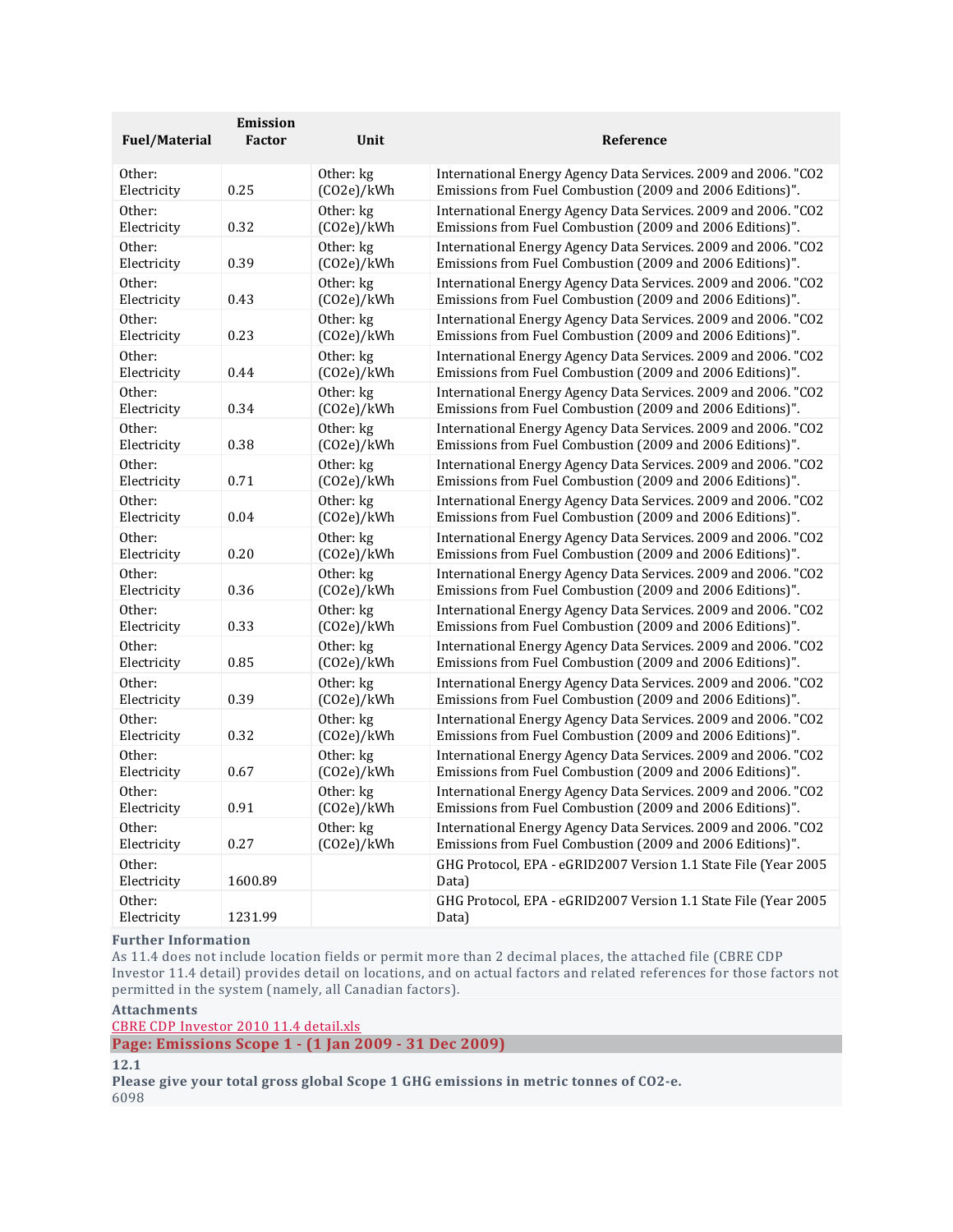**Is question 12.2 relevant to your company?** Yes

#### **12.2**

**Please break down your total gross global Scope 1 emissions in metric tonnes CO2-e by country/region. Country Scope 1 Metric tonnes CO2-e**

| Belgium                  | 288  |
|--------------------------|------|
| Canada                   | 698  |
| Germany                  | 36   |
| Hungary                  | 949  |
| Ireland                  | 338  |
| Japan                    | 4    |
| <b>Netherlands</b>       | 261  |
| Romania                  | 76   |
| Ukraine                  | 194  |
| United Kingdom           | 384  |
| United States of America | 2870 |

#### **12.4**

**Where it will facilitate a better understanding of your business, please also break down your total gross global Scope 1 emissions by business division. (Only data for the current reporting year requested.)**

#### **Business Division Scope 1 Metric tonnes CO2-e**

Not available

**12.5**

**Where it will facilitate a better understanding of your business, please also break down your total gross global Scope 1 emissions by facility. (Only data for the current reporting year requested.)**

#### **Facilities Scope 1 Metric tonnes CO2-e**

Not available

**¿**

**Is question 12.6 relevant to your company?**

Yes **12.6**

Please break down your total gross global Scope 1 emissions by GHG type. (Only data for the current **reporting year requested.)**

|                 |         | GHG Type Scope 1 Emissions (Metric tonnes) Scope 1 Emissions (Metric tonnes CO2-e) |
|-----------------|---------|------------------------------------------------------------------------------------|
| CO <sub>2</sub> | 6084.64 | 6085                                                                               |
| $\sim$          |         |                                                                                    |

| CH4 | 0.49 | πU          |
|-----|------|-------------|
| N20 | 0.01 | $\sim$<br>ت |
|     |      |             |

**¿**

**Is question 12.8 relevant to your company?**

Yes

**12.8**

**Please give the total amount of fuel in MWh that your organization has consumed during the reporting year.**

30089

**¿**

**Is question 12.10 relevant to your company?**

Yes

**12.10**

**Please complete the table by breaking down the total figure by fuel type.**

**¿**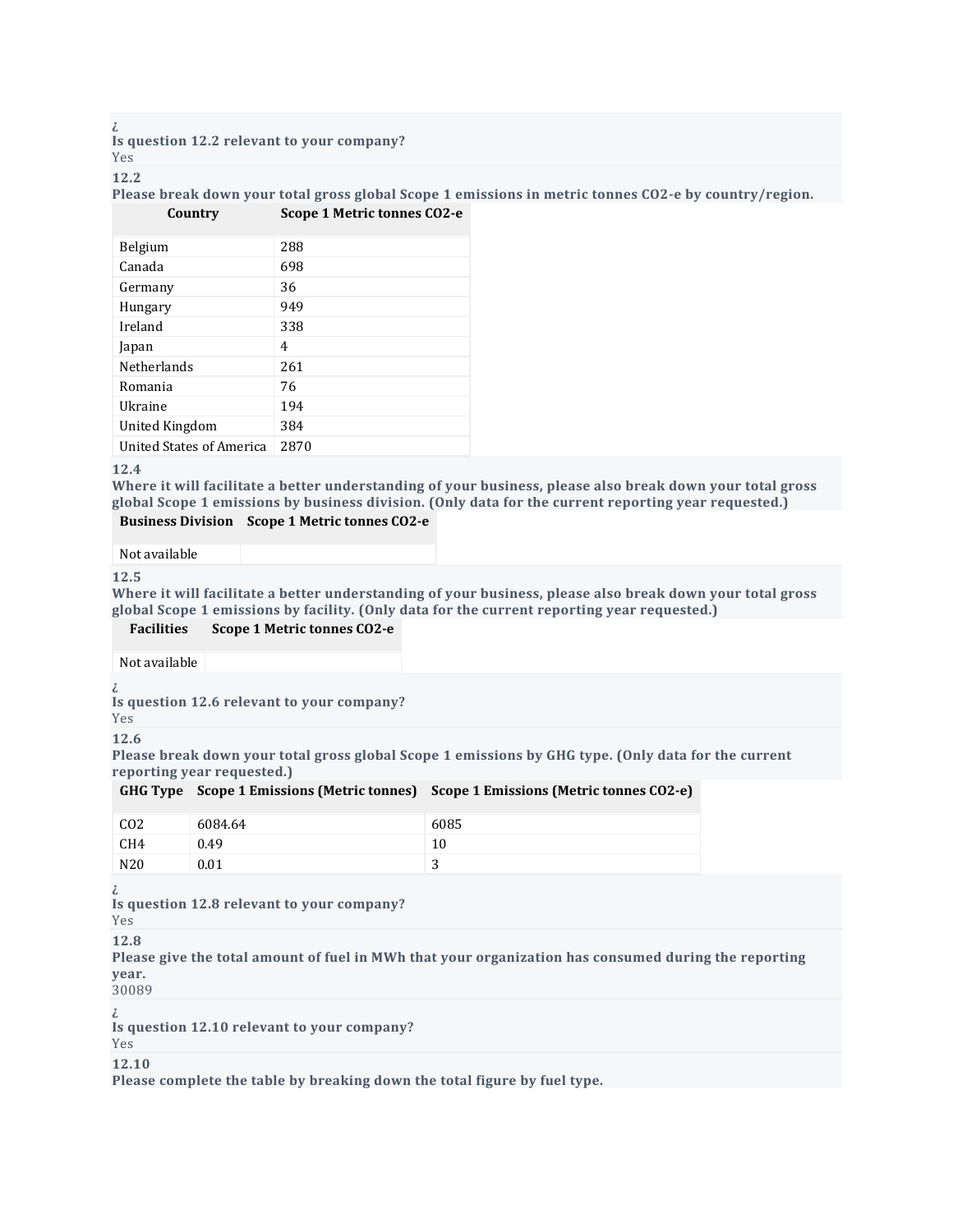| <b>Fuels</b>         | <b>MWh</b> |
|----------------------|------------|
| Natural gas 30089.00 |            |
| 12.12                |            |

Please estimate the level of uncertainty of the total gross global Scope 1 figure that you have supplied in **answer to question 12.1 and specify the sources of uncertainty in your data gathering, handling, and calculations.**

| Uncertainty<br>Range                              | <b>Main sources</b><br>of uncertainty | Please expand on the uncertainty in your data                                                                                                                                                                                                                                                                                                                                                                                                                                                                                                                                                                                                                                                                                                                                                                                                                                                                                                                                                                                                                                                                                                                                                                                                                                                                                                                  |
|---------------------------------------------------|---------------------------------------|----------------------------------------------------------------------------------------------------------------------------------------------------------------------------------------------------------------------------------------------------------------------------------------------------------------------------------------------------------------------------------------------------------------------------------------------------------------------------------------------------------------------------------------------------------------------------------------------------------------------------------------------------------------------------------------------------------------------------------------------------------------------------------------------------------------------------------------------------------------------------------------------------------------------------------------------------------------------------------------------------------------------------------------------------------------------------------------------------------------------------------------------------------------------------------------------------------------------------------------------------------------------------------------------------------------------------------------------------------------|
| More than 10%<br>but less than or<br>equal to 20% | Data Gaps                             | The main source of uncertainty relates to gaps in our energy usage data. Because<br>we are a tenant in multi-tenant buildings we do not have direct control of or<br>access to energy usage data for our facilities and, especially within the US where<br>we have the greatest concentration of facilities, our spaces are not separately<br>submetered for utilities. Where we do not have direct access to the data we rely<br>on the building landlord to provide total building energy usage for the building,<br>which we then prorate for our applicable portion of the total building space.<br>When we are not able to obtain data from a landlord we must estimate energy<br>usage using published energy intensity factors appropriate for each region. We<br>were required to estimate usage for roughly 44% of our facilities (171 of 389)<br>sites). Given that our facilities are located in Class A or B office space across the<br>globe and we operate an average work day, we believe that the Energy Intensity<br>factors are reasonably accurate. However, if we assume that we were off by 50%<br>in our CO2 calculations for the estimated locations then our footprint could be<br>off by as much as 15%. CO2e for 171 sites = 898.94 Metric Tonnes CO2-e $*$ 50%<br>= 449.97 Metric Tonnes CO2-e. 449.97 / (449.97 +6,097.87) = 12.9% |

**Further Information**

**Page: Emissions Scope 2 - (1 Jan 2009 - 31 Dec 2009)**

**13.1**

**Please give your total gross global Scope 2 GHG emissions in metric tonnes of CO2-e.**

32471

**¿**

**Is question 13.2 relevant to your company?**

Yes

**13.2**

**Please break down your total gross global Scope 2 emissions in metric tonnes of CO2-e by country/region. Country Metric tonnes CO2-e**

| 2062 |
|------|
| 14   |
| 74   |
| 32   |
| 14   |
| 1212 |
| 19   |
| 477  |
| 40   |
| 186  |
| 218  |
| 345  |
| 14   |
| 634  |
| 140  |
| 116  |
|      |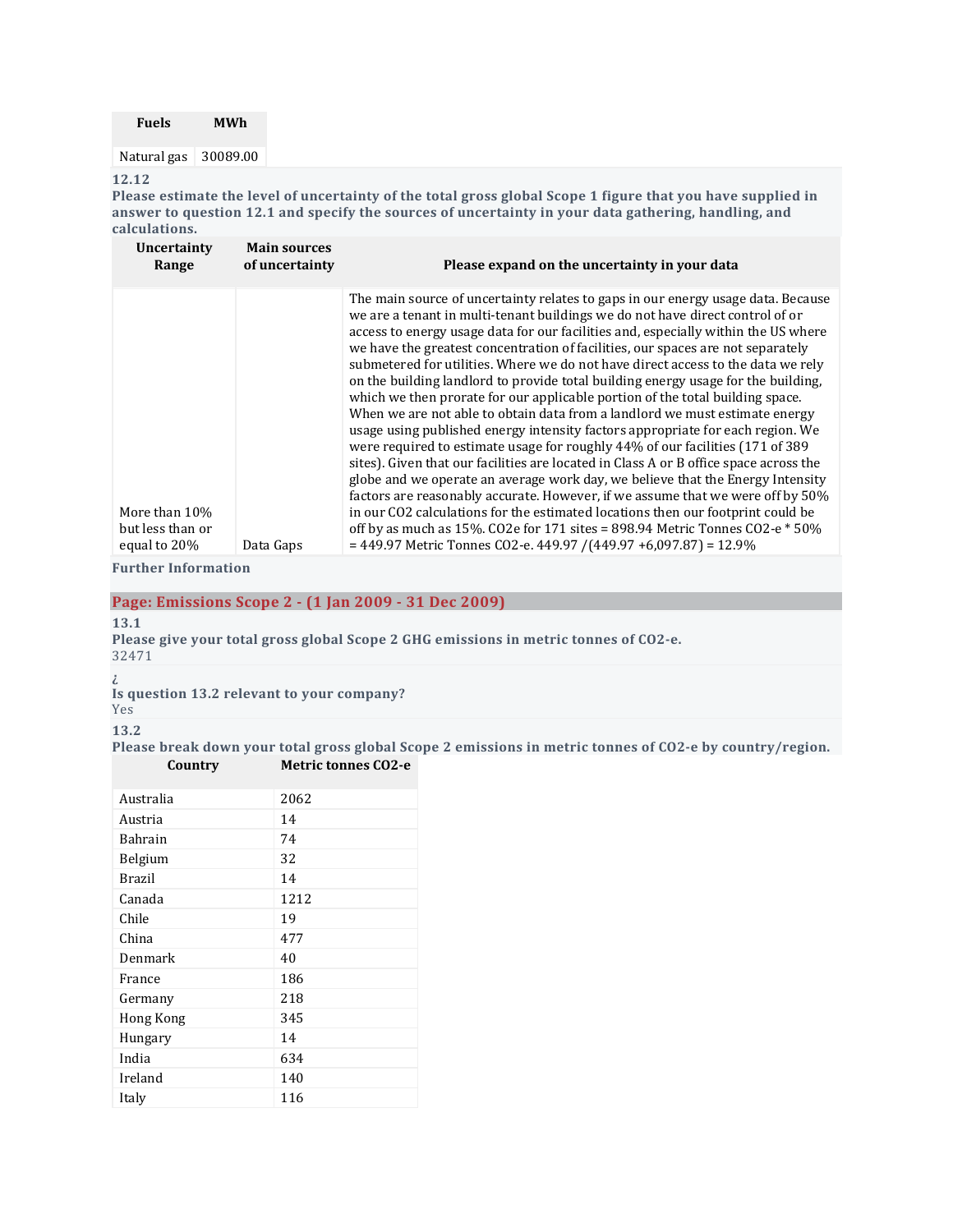| Country                         | <b>Metric tonnes CO2-e</b> |
|---------------------------------|----------------------------|
| Japan                           | 588                        |
| South Korea                     | 107                        |
| Luxembourg                      | 4                          |
| Macau                           | 26                         |
| Mexico                          | 140                        |
| Morocco                         | 36                         |
| Netherlands                     | 241                        |
| New Zealand                     | 160                        |
| Poland                          | 72                         |
| Portugal                        | 67                         |
| Romania                         | 54                         |
| Russia                          | 126                        |
| Singapore                       | 129                        |
| Slovakia                        | 5                          |
| Spain                           | 80                         |
| Sweden                          | 2                          |
| Taiwan                          | 64                         |
| Ukraine                         | 12                         |
| <b>United Arab Emirates</b>     | 232                        |
| United Kingdom                  | 3235                       |
| <b>United States of America</b> | 21476                      |
| Czech Republic                  | 20                         |

**Where it will facilitate a better understanding of your business, please also break down your total gross global Scope 2 emissions by business division. (Only data for the current reporting year requested.) Business division name Metric tonnes CO2-e**

Not available

**13.5**

**Where it will facilitate a better understanding of your business, please also break down your total gross global Scope 2 emissions by facility. (Only data for the current reporting year requested.)**

**Facility name Metric tonnes CO2-e**

Not available

**¿**

**Is question 13.6 relevant to your company?**

No

**13.7**

**Please explain why not.**

We did not purchase any electricity, heat, steam or cooling.

**13.8**

Please estimate the level of uncertainty of the total gross global Scope 2 figure that you have supplied in **answer to question 13.1 and specify the sources of uncertainty in your data gathering, handling, and calculations.**

| Uncertainty<br>range                              | <b>Main sources</b><br>of uncertainty<br>in your data | Please expand on the uncertainty in your data.                                                                                                                                                                                                          |
|---------------------------------------------------|-------------------------------------------------------|---------------------------------------------------------------------------------------------------------------------------------------------------------------------------------------------------------------------------------------------------------|
| More than 10%<br>but less than or<br>equal to 20% | Data Gaps                                             | The main source of uncertainty relates to gaps in our energy usage data. Because<br>we are a tenant in multi-tenant buildings we do not have direct control of or<br>access to energy usage data for our facilities and, especially within the US where |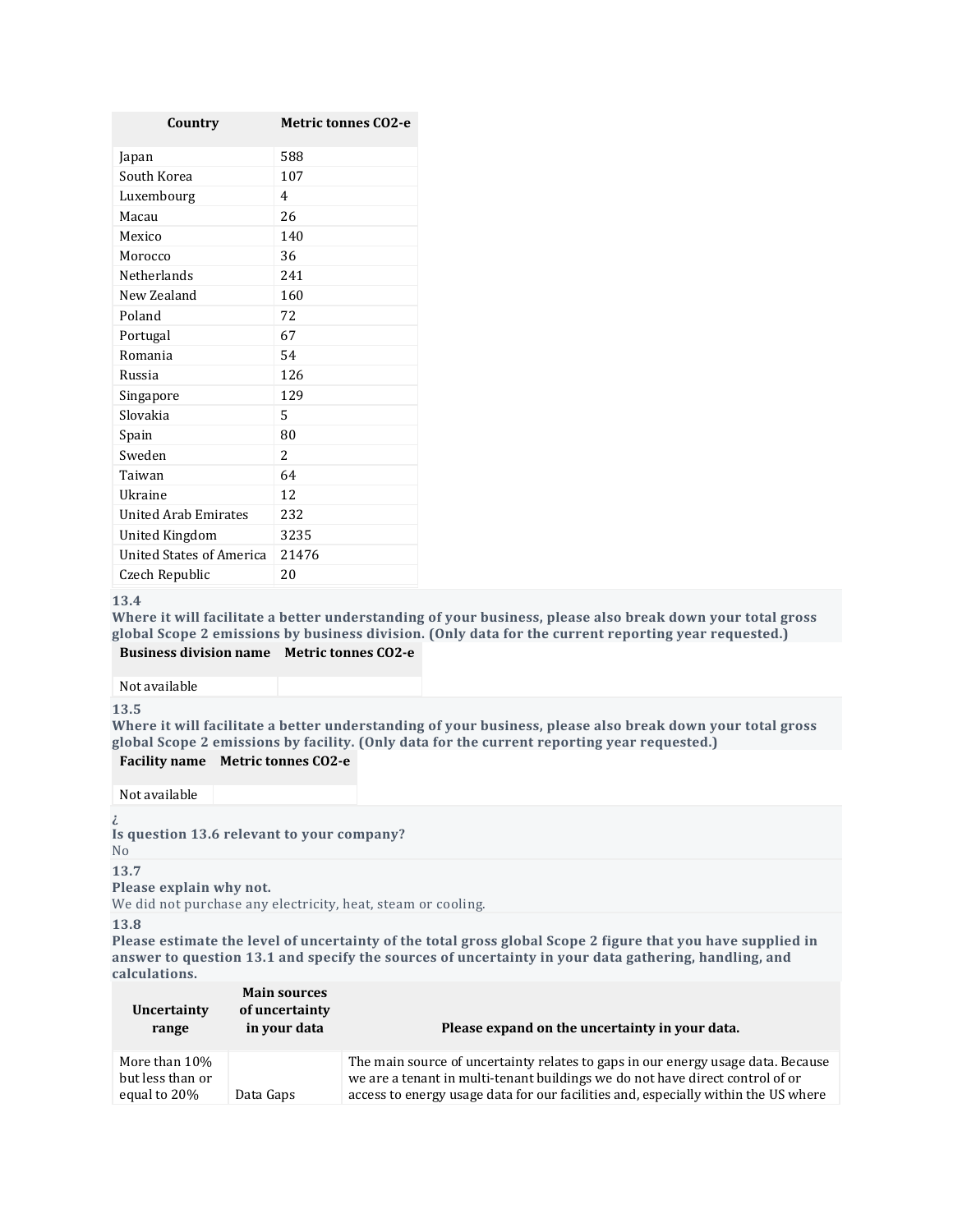| Uncertainty<br>range | <b>Main sources</b><br>of uncertainty<br>in your data | Please expand on the uncertainty in your data.                                                                                                                                                                                                                                                                                                                                                                                                                                                                                                                                                                                                                                                                                                                                                                                                                                                                                                                                                                                                                                                             |  |  |  |
|----------------------|-------------------------------------------------------|------------------------------------------------------------------------------------------------------------------------------------------------------------------------------------------------------------------------------------------------------------------------------------------------------------------------------------------------------------------------------------------------------------------------------------------------------------------------------------------------------------------------------------------------------------------------------------------------------------------------------------------------------------------------------------------------------------------------------------------------------------------------------------------------------------------------------------------------------------------------------------------------------------------------------------------------------------------------------------------------------------------------------------------------------------------------------------------------------------|--|--|--|
|                      |                                                       | we have the greatest concentration of facilities, our spaces are not separately<br>submetered for utilities. Where we do not have direct access to the data we rely<br>on the building landlord to provide total building energy usage for the building,<br>which we then prorate for our applicable portion of the total building space.<br>When we are not able to obtain data from a landlord we must estimate energy<br>usage using published energy intensity factors appropriate for each region. We<br>were required to estimate usage for roughly 44% of our facilities (171 of 389<br>sites). Given that our facilities are located in Class A or B office space across the<br>globe and we operate an average work day, we believe that the Energy Intensity<br>factors are reasonably accurate. However, if we assume that we were off by 50%<br>in our CO2 calculations for the estimated locations then our footprint could be<br>off by as much as 20%. CO2 for 171 sites = 12,536.54 Metric Tonnes CO2-e $*$ 50%<br>$= 6,268.27$ Metric Tonnes CO2-e. 6,268.27/(6,268.37+32,471.16) = 16.8% |  |  |  |

**Further Information**

# **Page: Emissions Scope 2 Contractual**

#### **14.1**

Do you consider that the grid average factors used to report Scope 2 emissions in question 13 reflect the **contractual arrangements you have with electricity suppliers?**

Yes **14.4**

**Has your organization retired any certificates, e.g. Renewable Energy Certificates, associated with zero or low carbon electricity within the reporting year or has this been done on your behalf?** No

**Further Information**

#### **Page: Emissions Scope 3**

**¿**

**Is question 15.1 relevant to your company?**

# Yes

# **15.1**

**Please provide data on sources of Scope 3 emissions that are relevant to your organization.**

| Sources of<br>Scope 3<br>emissions | Metric<br>tonnes<br>of CO <sub>2</sub> -e | <b>Methodology</b>         | If you cannot provide a figure for a relevant source of Scope 3<br>emissions, please describe the emissions.                                                                                                                                                                                                                                                                                                                                                                                                                                               |
|------------------------------------|-------------------------------------------|----------------------------|------------------------------------------------------------------------------------------------------------------------------------------------------------------------------------------------------------------------------------------------------------------------------------------------------------------------------------------------------------------------------------------------------------------------------------------------------------------------------------------------------------------------------------------------------------|
| <b>Business</b><br>travel          |                                           | Not currently<br>reporting | Main source of emissions include employee travel (automobile, airplane<br>and train) emissions. In 2008, CBRE adopted a policy to eliminate all<br>non-critical employee travel and began implementing a centralized,<br>global travel booking program. That program was made available for use<br>by employees in the Americas in midyear 2009, and will be further<br>developed in other global locations in 2010-11. We are not currently able<br>to track and report travel related emissions globally but continue to<br>work toward that capability. |

# **Further Information**

#### **Page: Emissions 7**

#### **16.1**

**Does the use of your goods and/or services enable GHG emissions to be avoided by a third party?** Yes

**16.2**

**Please provide details including the anticipated timescale over which the emissions are avoided, in which sector of the economy they might help to avoid emissions and their potential to avoid emissions.**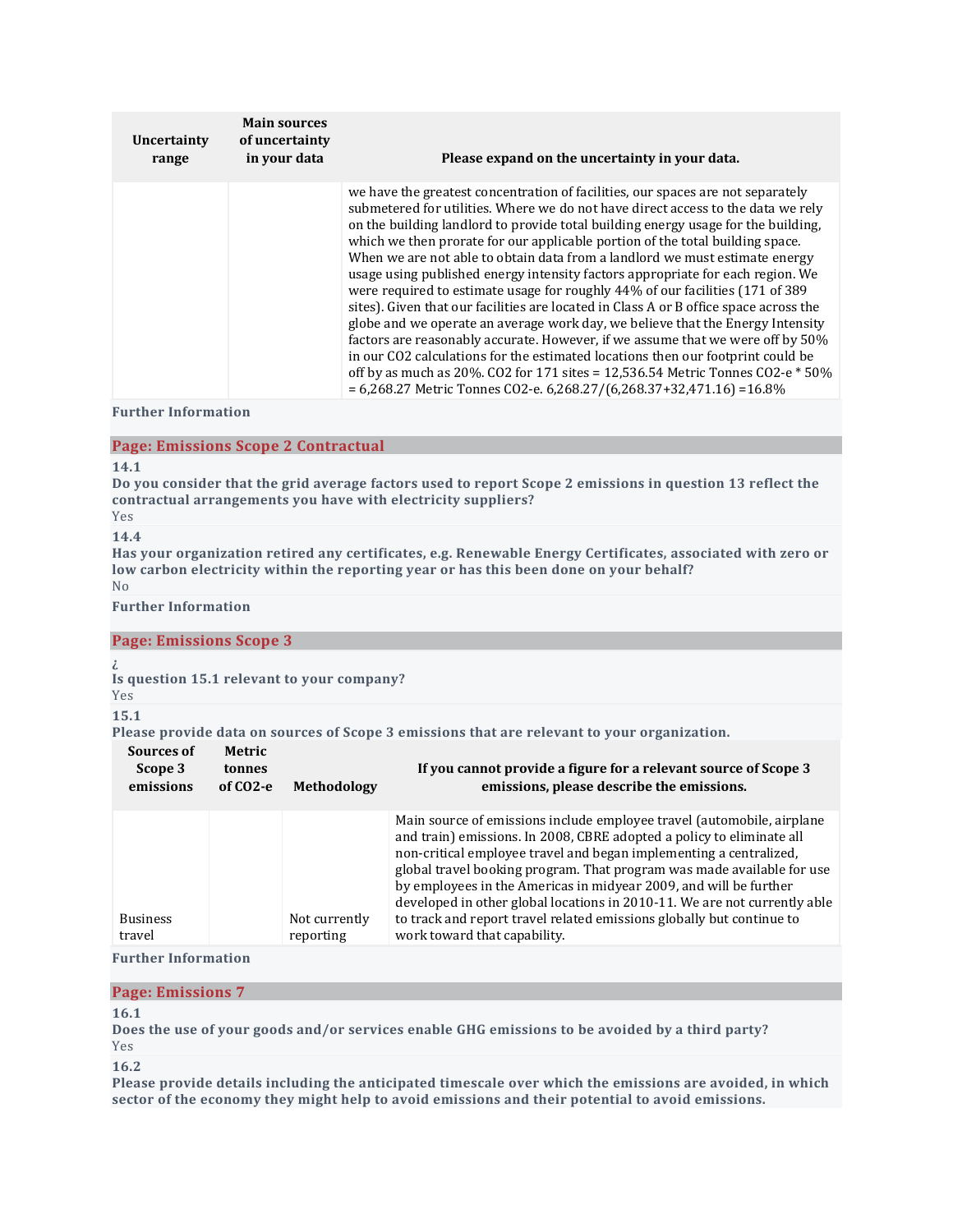We have for some time recognized that our greatest opportunity to create positive outcomes is in the work we accomplish through our services. CB Richard Ellis is the largest manager of commercial real estate in the world. Commercial real estate in general, and specifically office properties, are identified as a major contributor of CO2 emissions, primarily through the use of fossil fuel derived utility services. For the past four years CBRE has developed and implemented a comprehensive program aimed at educating and training building management staffs to reduce utility usage in our managed portfolio. We have trained more than 2000 employees in our internally administered BOMA BEEP classes developed to assist in creating an energy management plan for a property. Key to that effort, we have registered and benchmarked nearly 1400 buildings in the US EPA Energy Star program, totaling more than 250 million square feet. Nearly 600 of those buildings, more than 125 million square feet, have been tracked and reviewed for more than two years and have an average Energy Star score of 76. Nearly 250 of our managed buildings are recognized as Energy Star labeled buildings, performing in the top quarter of all similar properties. Our efforts here have gained us recognition the past three years from EPA as an Energy Star Partner of the Year, including this past year when we were recognized with their Sustained Excellence award, their highest honor.

Most of the improvements and positive changes made at our managed properties will continue to result in lowered energy consumption for the foreseeable future. We are also implementing a data management program that includes automatic submittal of information to EPA Energy Star, and a data dashboard designed to inform all interested parties of the current and historical usage which will allow for quick action if usage increases over previous benchmarks.

#### **¿ Is question 17.1 relevant to your company?** No

**17.2**

**Please explain why not.**

We are a services (not manufacturing firm) and we do not own the facilities we occupy.

#### **Further Information**

#### **Page: Emissions 8**

#### **18.1a**

**Please describe a financial intensity measurement for the reporting year for your gross combined Scope 1 and Scope 2 emissions.**

**If you do not consider a financial intensity measurement to be relevant to your company, select "Not relevant" in column 5 and explain why in column 6.**

| <b>Figure for Scope 1</b><br>and Scope 2<br>emissions | <b>GHG</b> units            | <b>Multiple of</b><br>currency unit | Currency<br>unit | Financial<br>intensity<br>metrics | Please explain if not<br>relevant. Alternatively<br>provide<br>any contextual details that<br>you consider relevant to<br>understand the units or<br>figures you have provided. |
|-------------------------------------------------------|-----------------------------|-------------------------------------|------------------|-----------------------------------|---------------------------------------------------------------------------------------------------------------------------------------------------------------------------------|
| 86.00                                                 | Metric<br>tonnes<br>$CO2-e$ | Million                             | $USD($ \$        | <b>EBITDA</b>                     | (85.97 Metric Tonnes CO2-e)<br>' \$1M EBITDA)                                                                                                                                   |

**18.1b**

**Please describe an activity-related intensity measurement for the reporting year for your gross combined Scope 1 and Scope 2 emissions.**

Oil and gas sector companies are also asked to report activity-related intensity metrics in answer to table **O&G1.3.**

**If you do not consider an activity-related intensity measurement to be relevant to your company, select "Not relevant" in column 3 and explain why in column 4.**